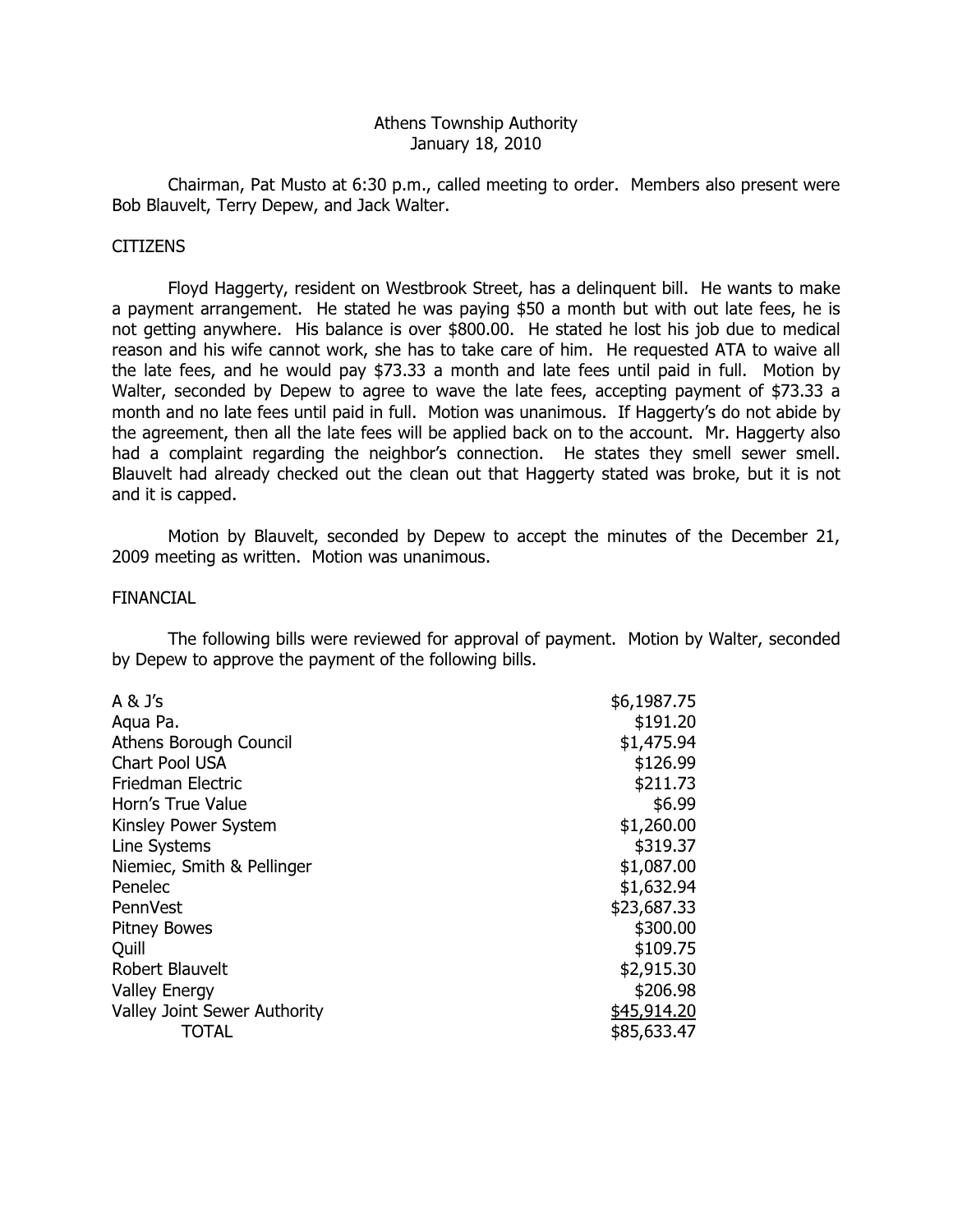#### LEGAL

 Attorney Smith stated that the water company closed on the loan to purchase to the water assets and all is done. PennVest was paid in full and we received payment.

 Claymac Equities lien will be filed tomorrow. We will get default judgment and will file for a date for disposition of assets, which usually will get Mr. Dyer to pay.

 The proposal for Athens Borough will be \$640,000 flat fee. A new agreement within 90 days with how the allocation will be for charges. In addition, there will be a provision in there ATA get out of the agreement if we build our own line. In addition, that ATA be included on decisions on what is done, engineering etc. for future repairs and construction and that we have a voice in the scope of the work. Also, want to see something showing proof of maintenance. Motion by Walter, seconded by Blauvelt to authorize payment within 60 days of Athens Borough accepting \$640,512 for full settlement payment, no modification charges and no change order charges, and we still receive all notifications and paper work for construction. Motion was unanimous. Secretary Huckabee will contact bank for loan quote and contact Dave Twaddell for bond work.

 Charles Zimmer judgment is final and we will file to execute on assets. Wittig has been turned into the Sheriff's office for execution of assets. Attorney Smith will see where that stands. Brian Butville, Wilawana Road, came into office and purchased the tap in permit for the sewer connection. Stated he cannot make any payment arrangements for payment of his bill and outstanding fees.

 Meeting recessed into executive session at 7:05 p.m. for personnel matter. Meeting reconvened at 8:00 p.m.

 ATA will check into the cost of a camera video system. Discussion about water infiltration in Greenes Landing was discussed.

No further business, meeting adjourned at 8:15 p.m.

Respectfully submitted, Valorie Huckabee **Secretary**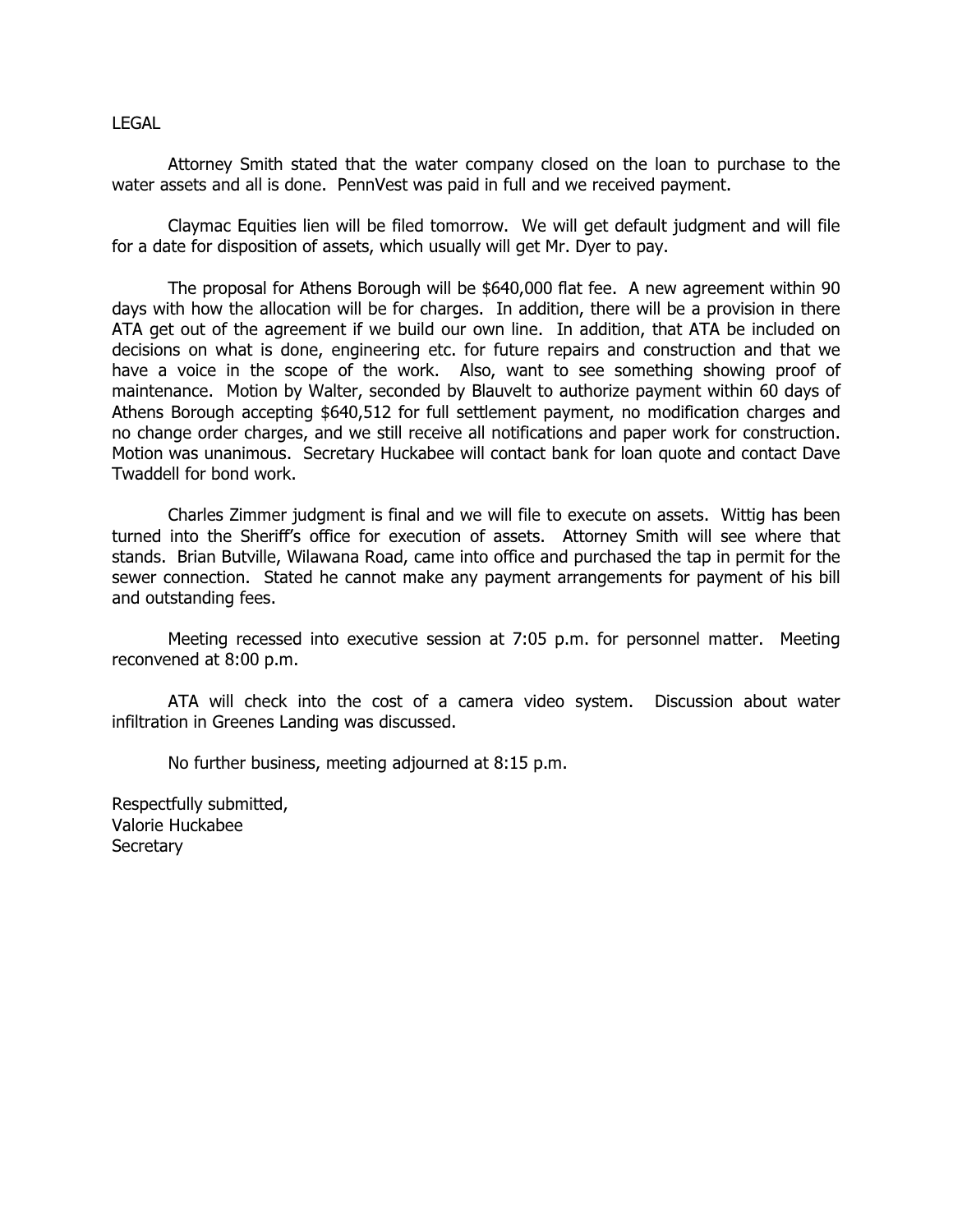### Athens Township Authority February 8, 2010

 Chairman Pat Musto called meeting to order at 6:35 p.m. Members also present were Bob Blauvelt, Terry Cockcroft, Terry Depew, and Jack Walter.

#### **CITIZENS**

 Larsen Design delivered the DEP post card mailer to the Authority for approval and signature for the Chesapeake man camp to be located over in the Industrial Park Development off Lomoka Road. The proposed housing is estimated at 69 EDU's. Motion by Blauvelt, seconded by Walter to approve the module post card. Motion was unanimous.

 Motion by Blauvelt, seconded by Depew to approve the minutes of the January 18, 2010 meetings with the following correction.  $6<sup>th</sup>$  Paragraph, 2<sup>nd</sup> sentence should read, "A new agreement within 90 days after the completion of the Maple Street Project…" Motion was unanimous.

### FINANCIAL

 A proposal was received from C & N Bank for the \$640,000 for the Athens Borough Maple Street Project was received. Dr. Musto had requested a 10 year fixed interest rate. Depew stated that they could quote it, but ATA original spoke about maybe consolidating their debts when the money is needed for the Joint Authority project, so that is why a 3 and 5 year was quoted. Depew also stated that the bank fee is going to be waived. Motion by Blauvelt, seconded by Walter to approve the note from C & N Bank for \$640,000 at the rate of 4.05% for 3 years. Motion was carried with Terry Depew abstaining.

 Information was received from Envirosight for video and camera equipment. A system is \$40,000 to \$80,000. A representative of the company will come up and show us some of the equipment.

 Meeting recessed in to executive session for personnel issues at 7:15 p.m. Meeting reconvened at 7:35 p.m. An advertisement will be placed in the local paper to see if there is anyone interested the maintenance operator job if Teeter does not accept proposal after Dr. Musto speaks with him.

 Motion by Depew, seconded by Walter to approve the payment of the following bills as presented. Motion was carried with Blauvelt abstaining.

| $A \& J's$                  | \$5,513.38 |
|-----------------------------|------------|
| Agua Pa. Water              | \$306.13   |
| Austin's Excavating         | \$360.00   |
| Data Management & Reporting | \$152.00   |
| Gannon Associates, Inc.     | \$375.00   |
| Horn's                      | \$82.24    |
| Kinsley Power Systems       | \$230.00   |
| Line Systems                | \$320.60   |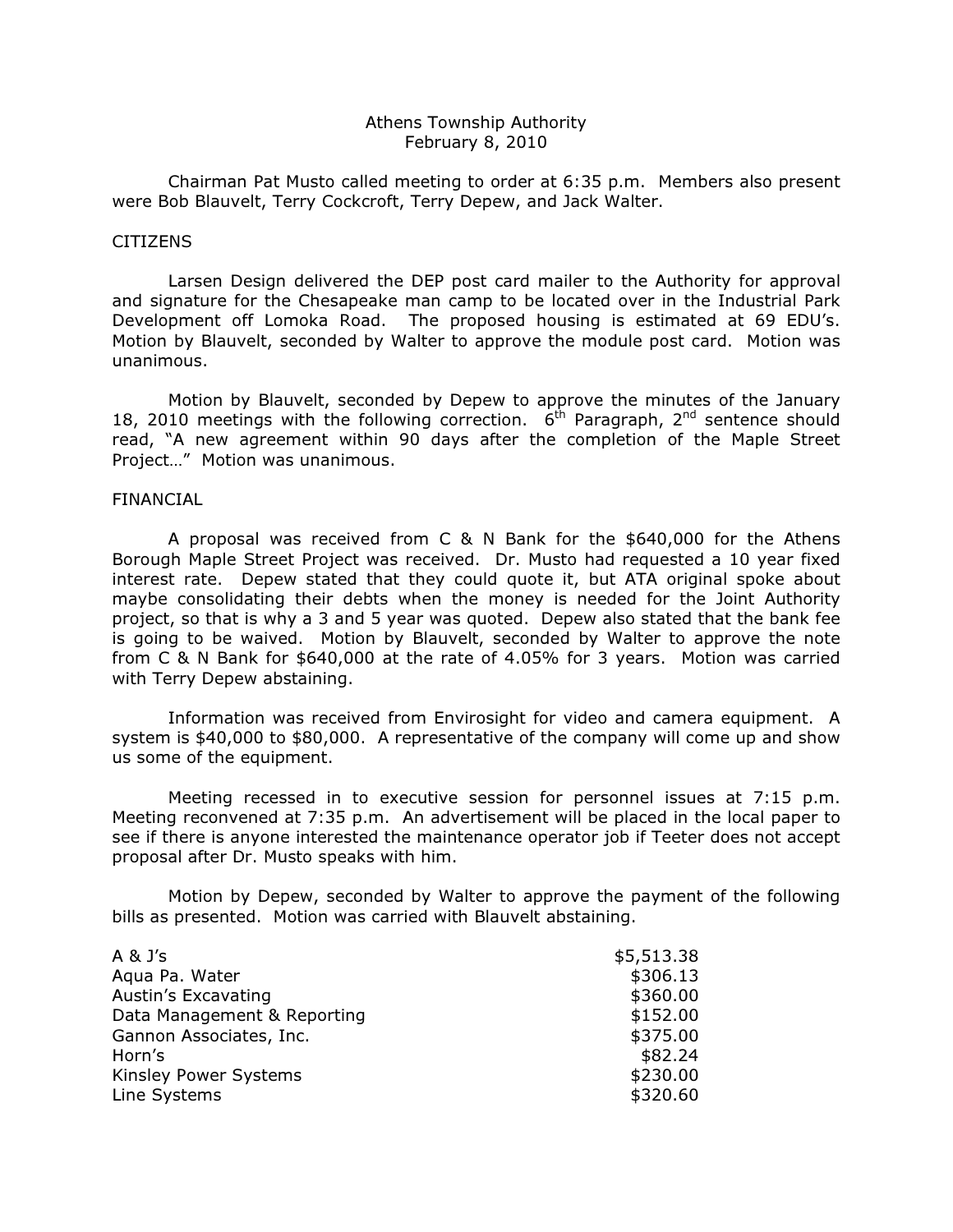| Penelec                       | \$1,046.80  |
|-------------------------------|-------------|
| Pennvest                      | \$24,368.95 |
| <b>Pitney Bowes</b>           | \$100.00    |
| Robert Blauvelt               | \$2,051.00  |
| Secretary of the Commonwealth | \$84.00     |
| South Waverly Borough         | \$4,913.55  |
| <b>Valley Energy</b>          | \$184.98    |
| Valley Joint Sewer Authority  | \$441.42    |
| TOTAL                         | \$41,530.05 |

 Attorney Smith stated that the Wittig levy on assets should be filed by end of week. A letter was sent to Brian Butville stating that even thou he purchased the tap in permit; he still needs to connect the house to the sewer.

 Claymac Equities sent a proposal to pay his sewer bill. Chris Dyer proposes to pay \$10,000 down and \$3,000 a month and ATA not bill any future late fees as long as he keeps the payments up to date. ATA will not accept offer but will counter with \$31,000 down (1/2 amount due) and wired to our account at Dyer expense, \$2,500 a month and all new quarterly fees be paid when due and ATA will not charge any late fees unless payments are not made.

 A letter was sent to Charles Zimmer stating his lateral line of the sewer is broke and needs to be fixed immediately. ATA has not heard a word from him. The township Code Inspector will be contacted.

 The Athens Borough proposal was discussed. ATA sent a proposal of a new agreement for the use of the pump station and they countered. Blauvelt stated the agreement for the pump station is suppose to be figured out 90 days after the completion of the Maple Street Construction. Discussion followed of different items Athens Borough wants in a new agreement and also wants to charge ATA for a flow meter even thou ATA has one all ready.

#### OTHER BUSINESS

 Blauvelt discussed the CVS utility construction. He also asked about ATA property and if we should get the property appraised since the treatment plant tanks are gone. It was decided we would later.

 ATA has not heard anything about the agreement for the pump station maintenance for CVS. Attorney Smith was instructed to write STEG regarding the agreement along with letting them know that the tap in fee needs to be paid also.

No further business, meeting adjourned at 9:00 p.m.

Respectfully submitted, Valorie L. Huckabee **Secretary**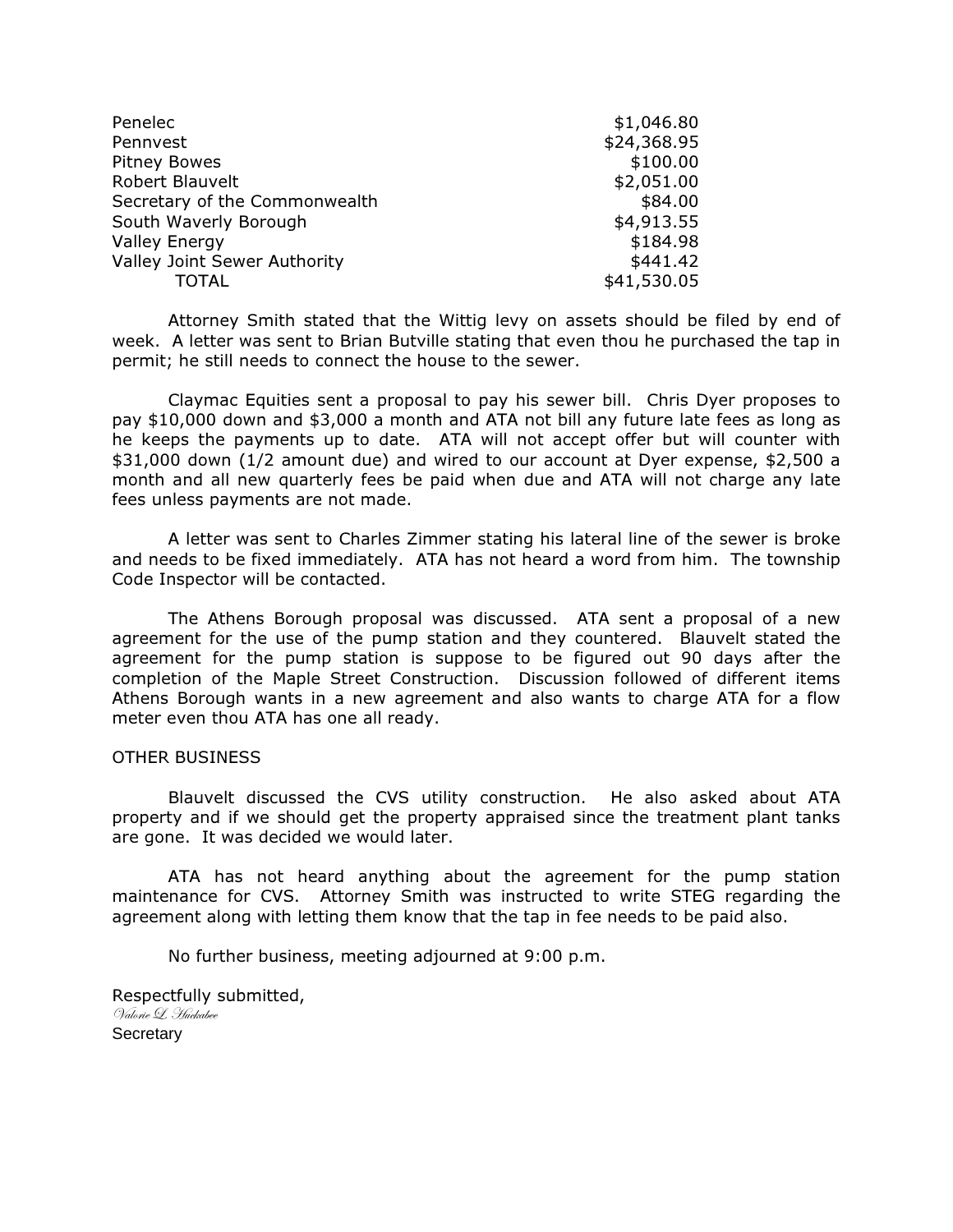### South Waverly Borough March 15, 2010

 Chairman, Dr. Patrick Musto at 6:30 p.m., called meeting to order. Members present were Bob Blauvelt, Terry Cockcroft, Terry Depew and Jack Walter.

 Dr. Musto announced that an executive session of the Authority for personnel matters was held on March 8, 2010 at 6:30 p.m. at the Township building.

 Motion by Cockcroft, seconded by Blauvelt to approve the minutes of the February 8, 2010 meeting as written. Motion was unanimous.

## FINANCIAL

 Motion by Cockcroft, seconded by Depew to pay the following bills that total \$46,518.32. Motion was carried with Bob Blauvelt abstaining.

| $A \& J's$                   | \$5,126.83  |
|------------------------------|-------------|
| Agua Pa. Water               | \$352.55    |
| Daily Sunday Review          | \$350.71    |
| <b>Gannon Associates</b>     | \$3,256.00  |
| Horn's True Value            | \$338.04    |
| Line Systems, Inc.           | \$338.04    |
| Niemiec, Smith & Pellenger   | \$1,946.95  |
| Penelec                      | \$810.81    |
| PennVest                     | \$23,687.33 |
| <b>Pitney Bowes</b>          | \$300.00    |
| <b>Robert Blauvelt</b>       | \$1,551.50  |
| South Waverly Borough        | \$4,913.55  |
| Sweetland Engineering        | \$1,460.00  |
| The Morning Times            | \$149.74    |
| <b>Valley Energy</b>         | \$254.81    |
| Valley Joint Sewer Authority | \$2,000.00  |
| TOTAL                        | \$46,518.32 |

 John Solovey from Pa. Public Works Equipment Co demonstrated a video camera system to video out sewer lines. Cockcroft stated it was good information. Estimate for system is \$66,381.78.

 Dave Twaddell, bond counsel, called and needs ATA to arrange a special meeting for the bond closing. He stated he contacted PennVest and they have approved the borrowing of the money since they mortgage on our lines. PennVest stated it takes approximately 30 days, which would be over April 1 due date for Athens Boroughs money. We can sign all the paper work and check not be disbursed until the day PennVest approves payment. Twaddell stated PennVest has approved in the past and should not be a problem. ATA will meet on the  $31<sup>st</sup>$  of March at a time scheduled by Twaddell.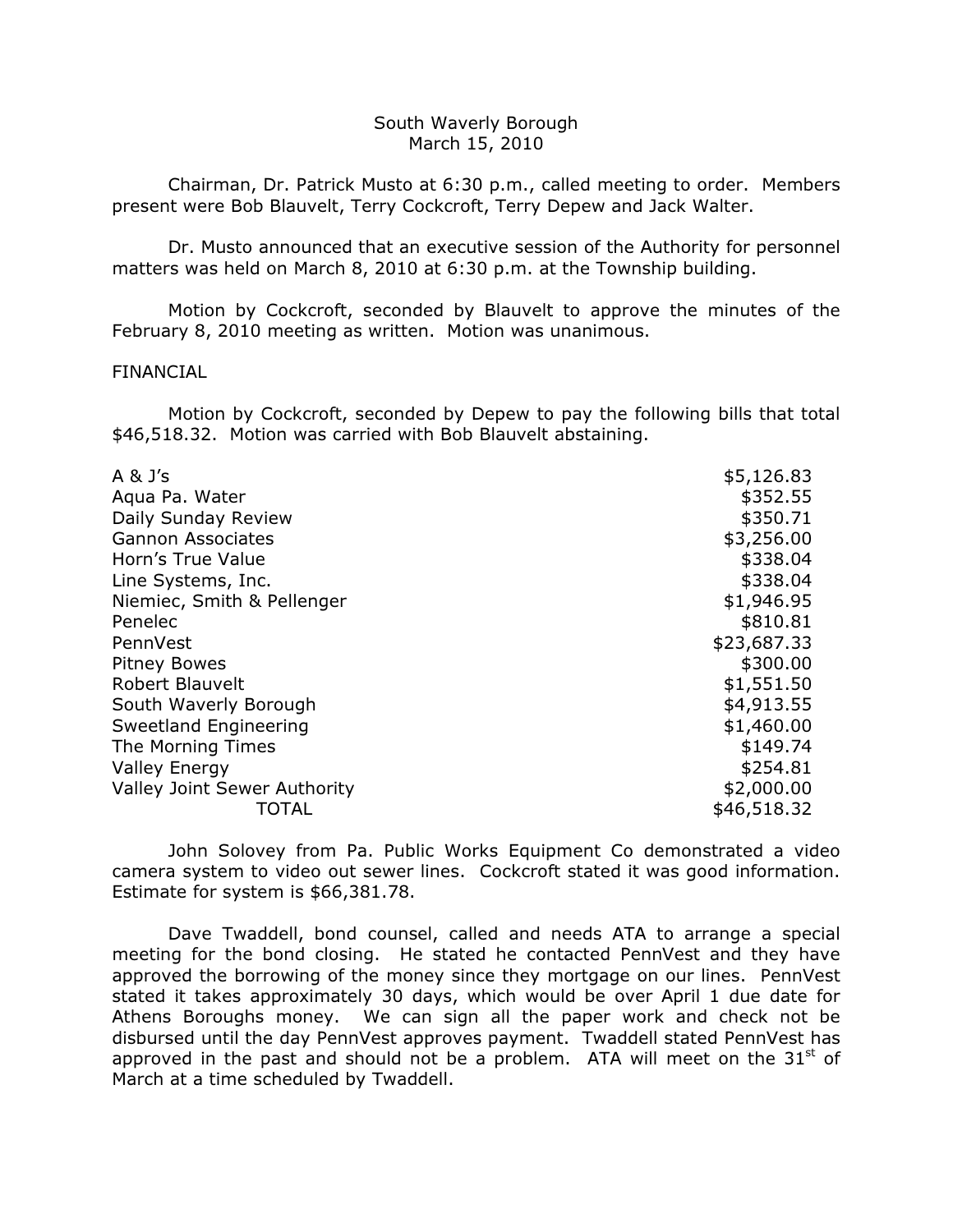ATA received the yearly audit contract with EFP Rothenberg. Motion by Walter, seconded by Blauvelt to approve the yearly audit for \$4,800. Motion was unanimous.

 Terry Sheets from Bradco Supply presented a quote for a 2010 Ford 250 and Ford 350 truck. The 250 is \$31,426.40 through Co-Stars (government contract) and a 350 is \$32,696.28. Optional equipment is \$10,965.30. Dr. Musto appointed Walter and Cockcroft to review the quote. No action will be taken now.

#### LEGAL

 Attorney Mark Smith stated Athens Borough accepted our offer for settlement for the Maple Street Project. The particulars for a new pump station agreement still needs to be worked out.

 A letter was received from Brian Butville regarding his connection to the sewer. He purchased the tap in permit but has not connected yet. He is offering to pay \$130 a month and was suppose to send payment last week, which we have not received. Motion by Blauvelt, seconded by Walter to have Smith write Butville and tell him ATA will accept ½ of amount due within 10 days and rest of amount due in 5 equal monthly payments. Discussion followed on how to proceed to collect fees and ATA will levy on assets. Motion was unanimous.

 Attorney Smith stated Claymac contacted him on Friday and stated he had not received any correspondence regarding his last letter about settlement. Smith stated he checked to see if we can disconnect water and we can. ATA has to follow the procedure. 37 days prior to disconnection of service, we have to written notice of intent to terminate services must be served up the landlord. Smith was instructed to do this for April 8, 2010. Notice will also be given to various governmental agencies that are involved with utilities and health matters. Each tenant must be served to each tenant. The notices to the tenants must state that they have the right to continue services by paying for the prior 30 days service and thereafter make all future payments. The notice to the tenants must be posted at the mobile home park. The landlord has the right to file a petition with the court challenging the termination of sewer services. Blauvelt stated he would like something in the paper that by him not paying the bill, all the user rates could go up and this is why we are doing this. The paper that Constable Wilkinson filed has to be file in the courthouse and he did not do that. Huckabee will contact him and have him come into our office and resign the original and notarize it.

 Smith has discussed the CVS agreement with STEG. DEP states we own from PA boarder to the manhole that they connected the sewer line too. STEG has to own pump station for 20 years due to the funding. A separate agreement will be written for CVS as a user agreement and maintenance and operations agreement will be with STEG – CCADI. SEA Engineers stated they would help us if we need help with a budget on cost for the operations of a pump station. Sweetland also said we should have copies of the NY water quality permit and that they are complying with the N.Y. law. O & M Manuals guarantees, and list of equipment is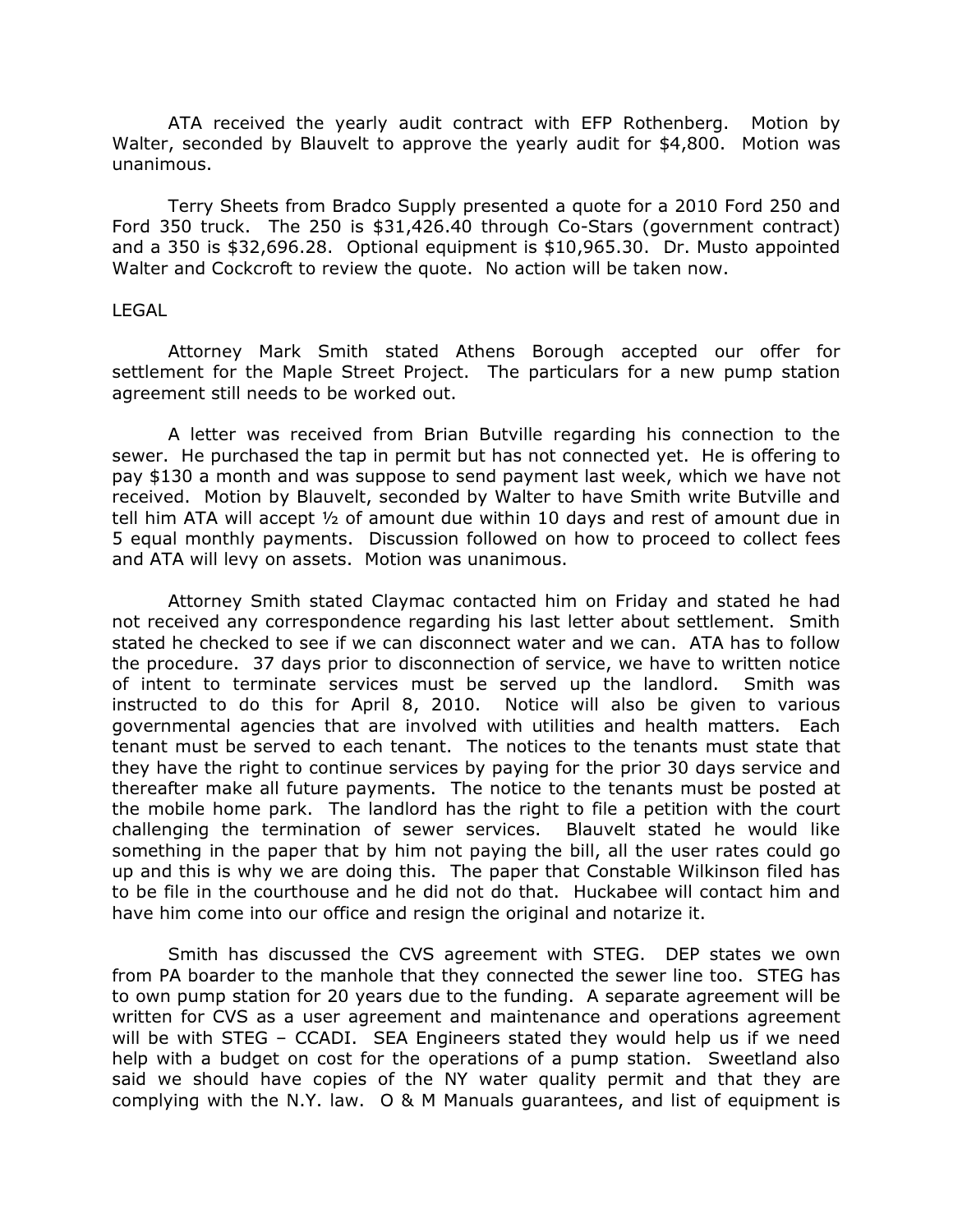all needed. CCADI requires 5 million liability insurance and our insurance is not that high, Smith will contact them regarding this. Discussion followed about a user rate for the sewer fee. Since Mills Pride (Masco) is charged \$220 per EDU, CVS should also. Motion by Blauvelt, seconded by Walter that the quarterly fee for Factory Commercial will be \$220 and EDU. Motion was unanimous. The tap in fee will be based on square footage of the building. When new phases are designed, ATA will have to approve the connection and a new tap in fee for the new building will be charged.

 Sheriff's department has 90 days to serve Wittig to levy on assets. This has not happened yet. Smith will call sheriff's department to see if they are going to get out within the time limit and if not, we will have constable serve.

 Fortune Buffet had a problem with their grease tanks not being pumped and then causing a blockage in their line. Bob Blauvelt went out to see the problem that was reported. We called Township to have their Code Officer view it and to enforce their Ordinance which accepted our Rules & Regulations. Twp. Code Officer stated it was not his job and Twp. Secretary faxed copies of the ordinance to Attorney Smith and ATA office. The way it is worded, they do not enforce, but authorize an ATA representative to enforce it. After finding out the problem, Blauvelt told Fortune Buffet to clean up problem and he would be back the next day. He went back and it was all cleaned but the tank had not been pumped and cleaned. The grease had been removed by buckets full and put in the dumpsters. Al Teeter and Blauvelt checked the manholes down line and there is some grease in them but not bad. They also checked Grace's, since the Valley Joint Sewer Authority told Dr. Musto that Athens Borough had router truck at Longway Street due to grease problem. A letter will be sent to the Fortune to pump their tank and keep it pumped every 6 months (if our rules so state). Another letter will be sent to developer to state to them that their own pump station needs clean and maintained. Fortune Buffet will also be billed for the time and costs incurred.

 A set of plan was received from from the Township, through the Larsen Design for Road C. It states ATA needs to review plans and is authorizing ATA to design the relocation of the sewer lines. We will send plans and copy of letter to SEA to request an estimate that it will cost to review this. ATA asked if we would be reimbursed through the Township for this, but no one knew for sure. Dr. Musto will speak with Robin Smith.

 Meeting recessed into executive session at 8:30 p.m. for personnel matter. Meeting reconvened and adjourned at 10:05 p.m.

Respectfully submitted, Valorie L. Huckabee Øeeretary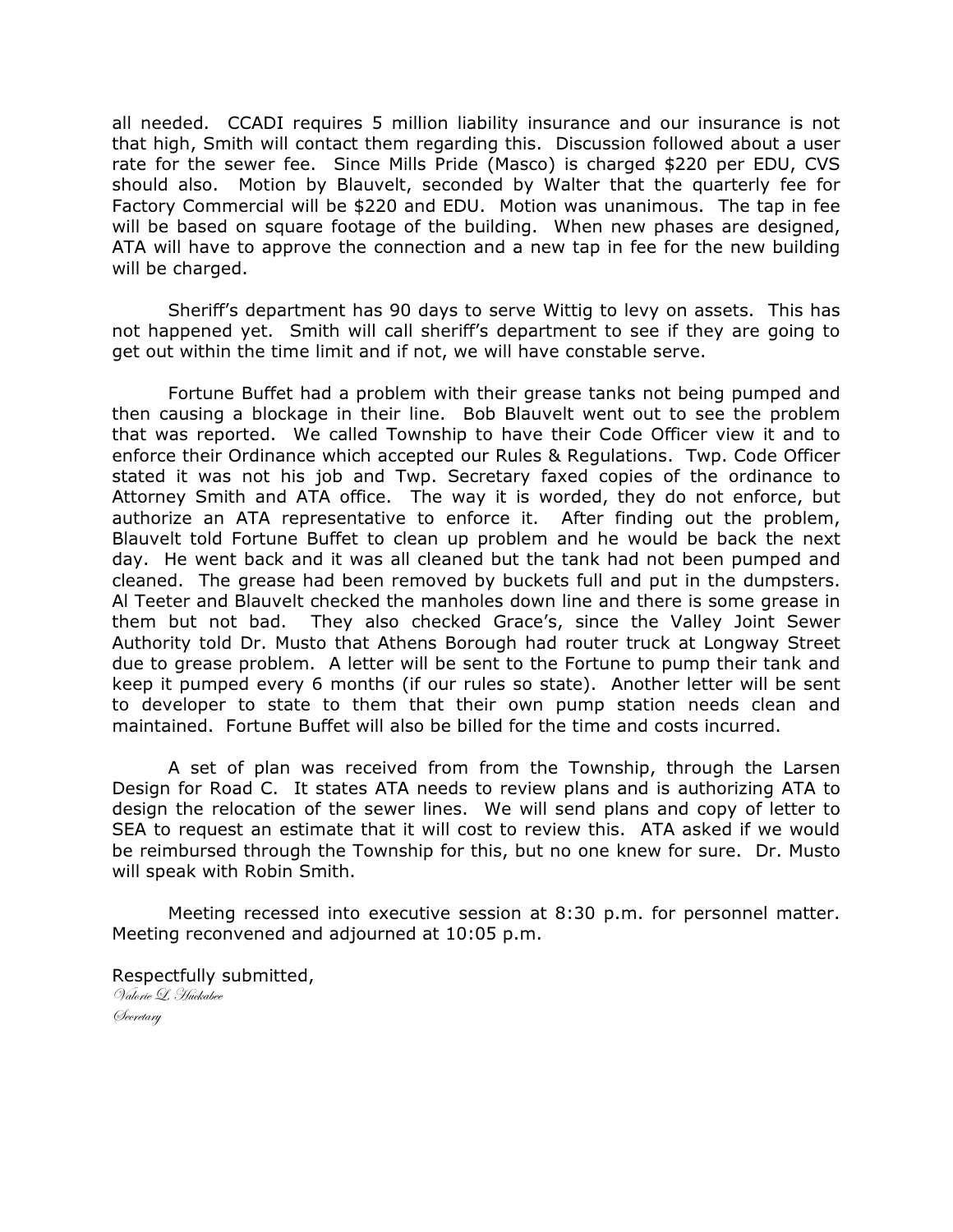### ATHENS TOWNSHIP AUTHORITY March 31, 2010

 Meeting was called to order by Chairman, Dr. Patrick Musto at 11:45 a.m. Members also present were Terry Depew, Jack Walter, and Bob Blauvelt. Also attending was Authority solicitor, Mark Smith.

 Dave Twaddell and Ben Reid representing Rhoads and Sinods, bond counsel was present with the bond paperwork for our loan. Resolution authorizing and approving a loan agreement between ATA and C & N Bank, setting forth the form of the loan agreement and execution and delivery of documents for the loan for \$640,512. Motion by Blauvelt, seconded by Musto to approve resolution. Motion was carried with Depew abstaining.

 The following bills were presented for payment. Motion by Blauvelt, seconded by Depew to approve the payment of the bills that total \$9,361.56. Motion was unanimous.

| Agua Pa. Water     | \$279.20   |
|--------------------|------------|
| Kai Pan Consulting | \$227.10   |
| Line Systems       | \$337.45   |
| Penelec            | \$487.69   |
| Rhoads & Sinon     | \$7,850.00 |
| Valley Energy      | \$180.12   |
| TOTAL              | \$9,361.56 |

 Meeting recessed into executive session at 12:00 p.m. for personnel reasons. Meeting reconvened at 12:30 p.m.

 Motion by Depew, seconded by Walter to approve Bob Blauvelt as supervisor for ATA employee. Motion was carried with Blauvelt abstaining.

 Chairman Musto stated Cockcroft spoke with him about having someone come in and do a review of our pump stations. He stated the water company has this service available. Blauvelt also spoke with J & R Electric and quote him \$150 per station. Motion by Depew, seconded by Walter to contact both companies and ask for a quote. Motion was unanimous.

 Chairman Musto stated he spoke with Twp. Supervisor Robin Smith and she believes any lines that need moved for road C would be paid for through the project.

 Discussion followed regarding hiring employees. Teeter was contacted to come to meeting and talk to board about his employee contract. Blauvelt asked about him being hired as a part time employee to back up Teeter when Teeter is off work. Hourly wages was discussed. Motion by Walter, seconded by Depew to hire Bob Blauvelt as the back up sewage collection operator at \$17.00 effective 4/1/10. Vote was carried with Blauvelt abstaining.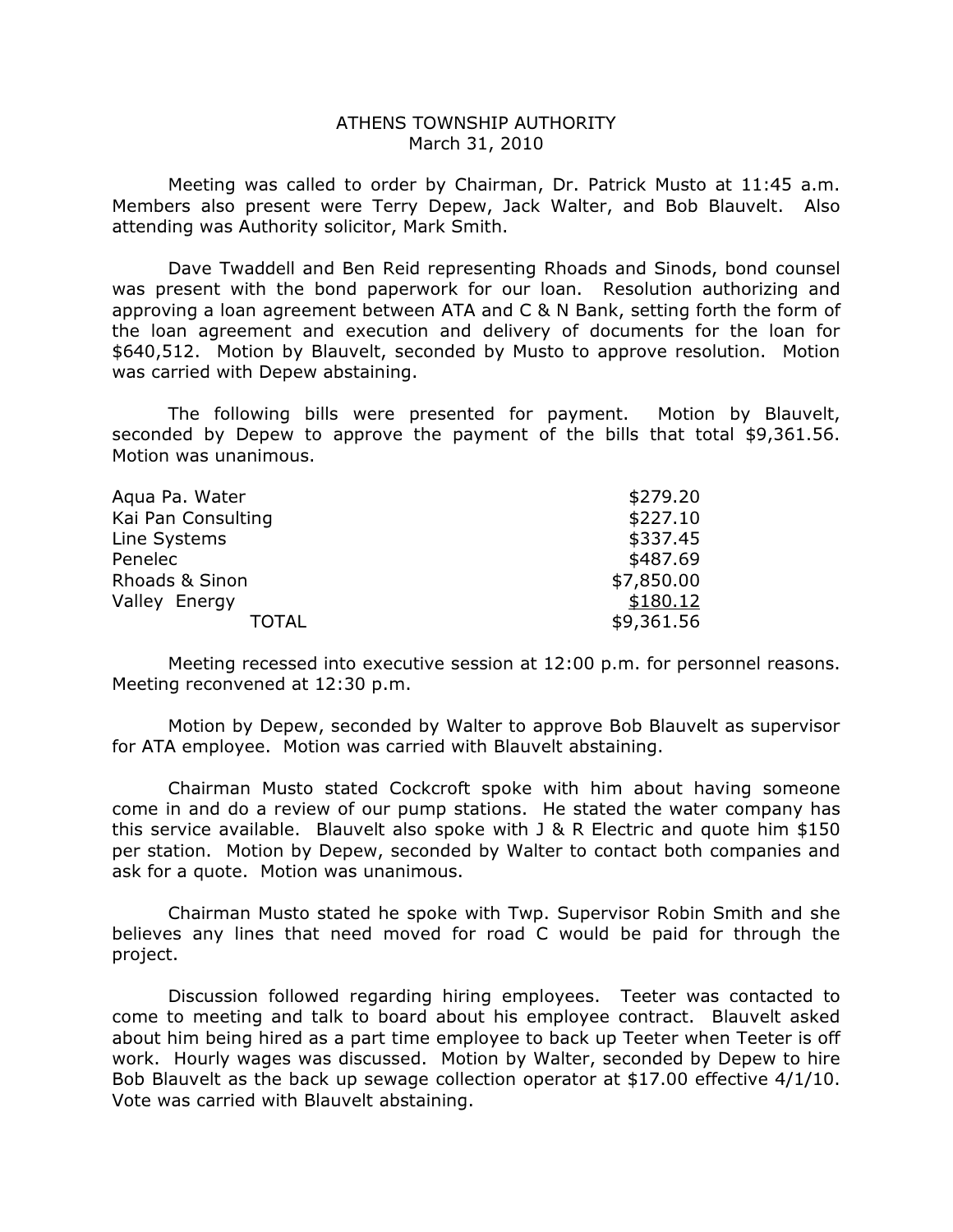Meeting recessed into executive session for personnel reasons at 1:00 p.m. Meeting reconvened at 1:45 p.m. Blauvelt asked how much time he could have to follow Al around to learn what to do. Blauvelt suggest 2 weeks and Chairman Musto stated 1 week is sufficient. Motion was made by Walter, seconded by Depew to accept the contract with the changes as discussed in executive session for Al Teeter as our full time employee effective 4/1/10. Motion was unanimous.

No further business, meeting adjourned at 1:45 p.m.

Respectfully submitted, Valorie L. Huckabee **Secretary**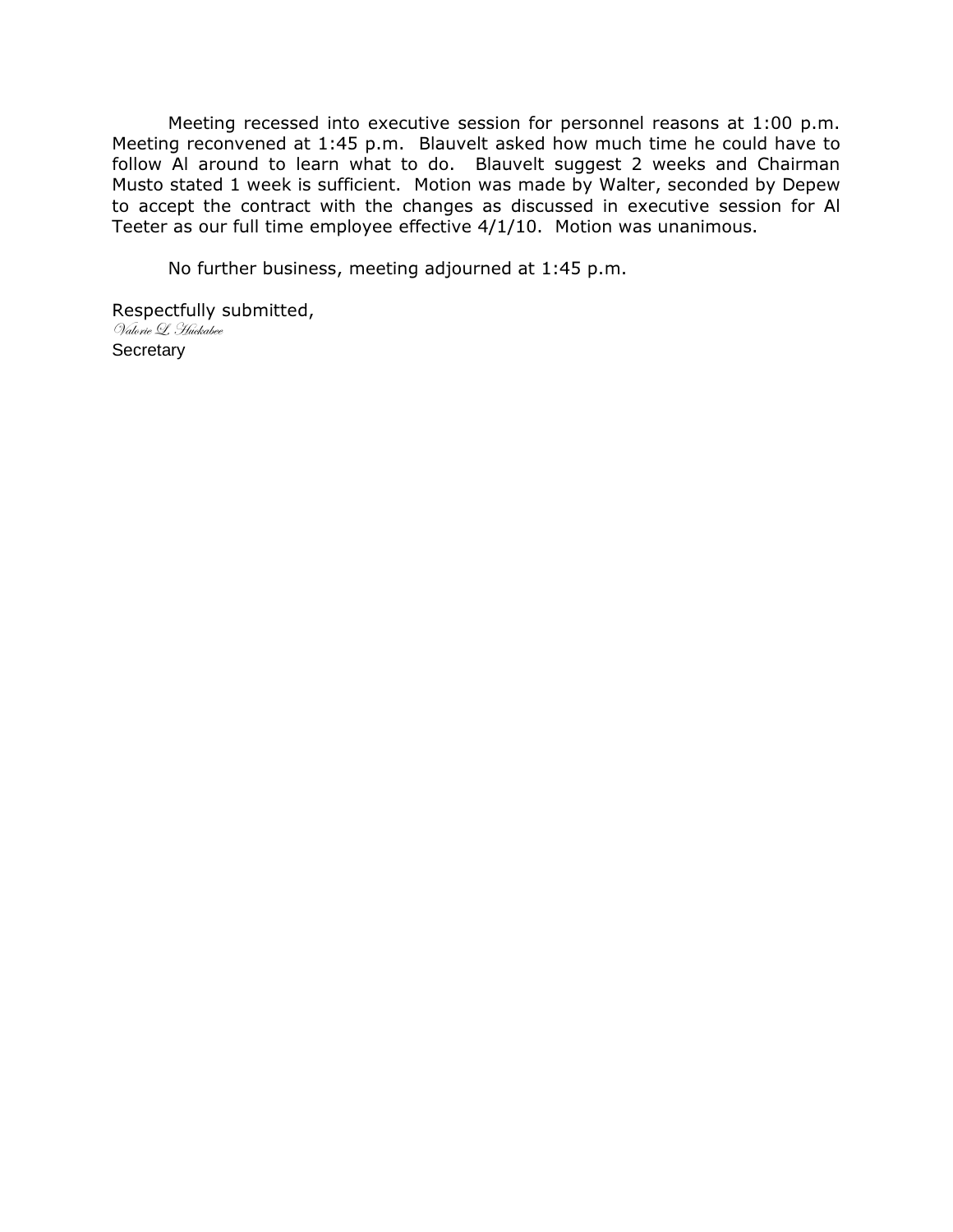#### ATHENS TOWNSHIP AUTHORITY APRIL 19, 2010

 Chairman, Dr. Patrick Musto at 6:30 p.m., called meeting to order. Members also present were Terry Depew and Bob Blauvelt. Authority solicitor, Mark Smith also attend and employee Al Teeter.

There were no citizens to be heard.

 Motion by Depew, seconded by Blauvelt to approve the minutes of the 3/15/10 meeting as written. Motion was unanimous. Motion by Blauvelt, seconded by Dr. Musto to approve the minutes of the 3/31/10 meeting as written. Motion was carried with Depew abstaining as he is employed by C & N Bank.

#### FINANCIAL

 The following bills were reviewed to be paid. Motion by Depew, seconded by Dr. Musto to approve the bills for payment. Motion was carried with Blauvelt abstaining.

| $A \& J's$                        | \$8,084.08  |
|-----------------------------------|-------------|
| Alton Teeter                      | \$314.00    |
| Aqua Pa.                          | \$68.36     |
| Athens Borough Council            | \$1,145.41  |
| <b>Bradco Supply</b>              | \$226.27    |
| Friedman Electric Supply          | \$146.64    |
| Gannon Associates, Inc.           | \$1,072.00  |
| Horn's True Value                 | \$39.96     |
| Niemiec, Smith & Pellinger        | \$1,443.00  |
| Pa. State Association of Boroughs | \$120.00    |
| Penelec                           | \$972.39    |
| PennVest                          | \$23,687.33 |
| <b>Pitney Bowes</b>               | \$220.40    |
| Robert Blauvelt                   | \$1,149.50  |
| Secretary of the Commonwealth     | \$84.00     |
| The Morning Times                 | \$7.24      |
| <b>Valley Energy</b>              | \$62.13     |
| Valley Joint Sewer Authority      | \$46,394.19 |
| TOTAL                             | \$85,236.90 |

 Meeting recessed into executive session for personnel matters at 6:35 p.m. Meeting reconvened at 7:02 p.m.

### LEGAL

 Attorney Smith reviewed the agreement issue with CVS. The O & M manuals, as builts and equipment are still needed. CCIDA stated we have them but we do not. ATA will give them 90 days from start up to produce the all. The budget for operating their pump station was discussed later in meeting. We will bill \$2,200 a month and check pump station every day. Our thought is that it will not need checked every day, but CCIDA said in their email to visit every day. ATA believes that after a few months we can have a better idea on the flow and will know more then.

 Claymac sent a check for \$10,000 on good faith to ATA in hopes we would not notify the owners. His attorney states there is a purchase agreement on property and closing is supposed to happen July 1, 2010. ATA asked for a copy of the purchase agreement but had not received it by the meeting. ATA will accept the \$10,000 payment and offer to Claymac, that is he pays \$10,000 May 1st and June 1st and the payments are in the office by these dates – we will freeze the late fees accruing. We will not waive previous, but will not assess any more. A court order was signed that will compel Claymac to give ATA the homeowners name and address and attorney Smith will let him know if he does not fulfill our requirement, we will follow through on the homeowners.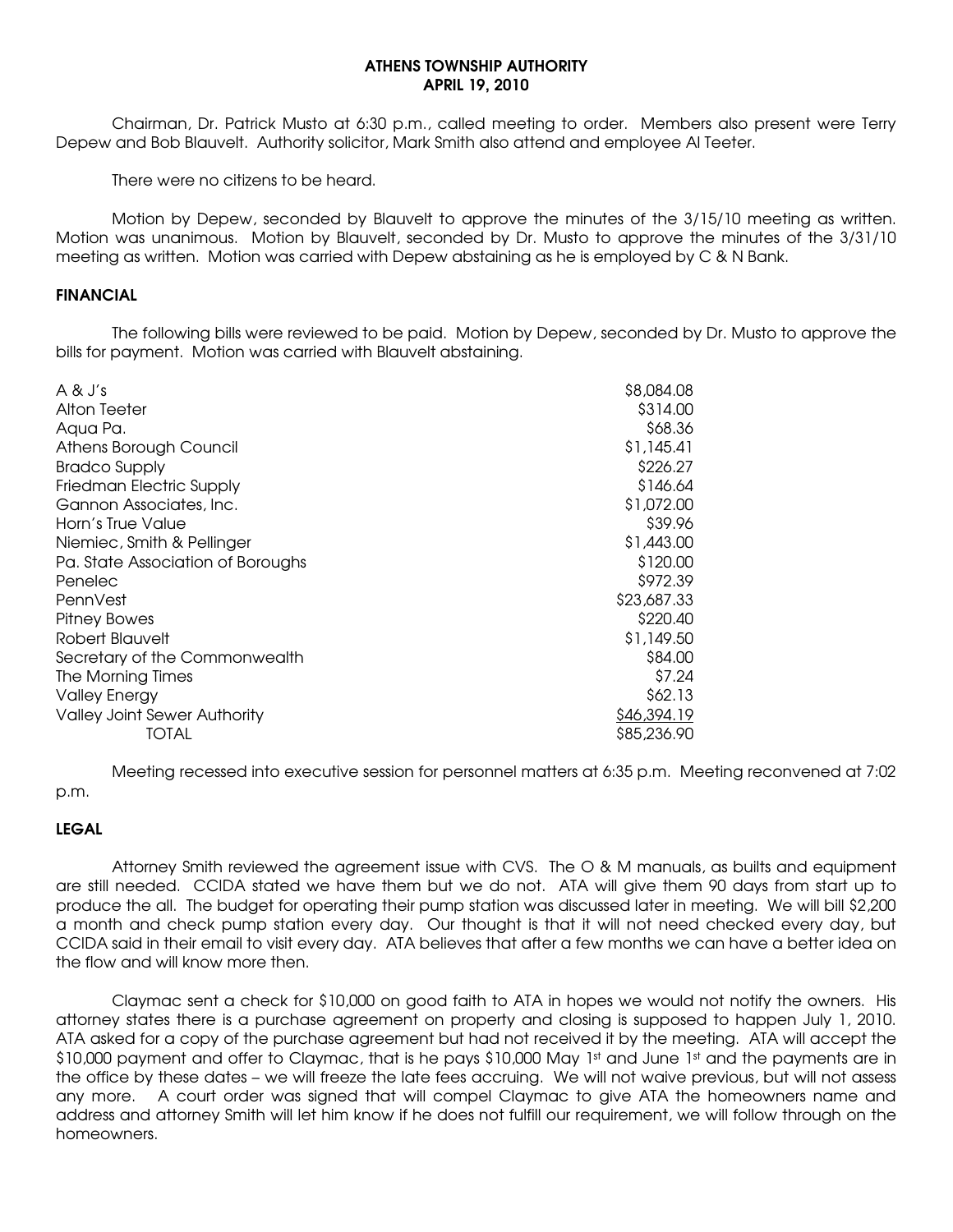Wittig went to the Sheriff's office and paid \$700 cash on his account to stop the asset sale. We have not received it yet from the Sheriff's office.

 Sheriff told Attorney Smith that Zimmer is still in Florida so they aren't able to levy on assets. ATA instructed Smith to start the procedure for water shut off.

 A letter was sent from Brian Butville to Smith stating that he can not afford to pay on our terms. He stated he would pay the \$130 plus a little more for the other fees, but that has not happened either. Motion by Blauvelt, seconded by Depew to start asset levy through the Sheriff's office.

 Blauvelt spoke about delinquent accounts and how people are notified to pay and then they pay a payment, make a promise to finish paying and then do not. Discussion followed about the process. Motion by Blauvelt, seconded by Depew to file at magistrate, turn off the water immediately if the payment plan is not met. Motion was unanimous.

 Attorney Smith stated that a meeting with Athens Borough would have to be set up to work out the agreement. ATA would like 2 members from each, their attorney's and meeting will be held at the South Waverly Borough hall, the ATA office.

 Aqua Pa. Water wanted a copy of the papers that stated the loan on the water tank and lines were paid in full. We will fax a copy to Attorney Smith to forward to their attorney.

#### OTHER BUSINESS

Dr. Musto wrote J & R Electric and Aqua Water to get a price for reviewing the pump stations.

 Blauvelt will attend the South Waverly Authority meeting on Wednesday at 3:00 to speak to them regarding joining in with our employee doing SWMA pump station and line work.

 Dr. Musto stated SEA contacted him and said they were in contact with Larsen Design regarding Road C and some of the line would have to be moved, but Larsen stated that the design is not final yet.

 Discussion followed about Nomac housing and the review comments. SEA is reviewing the corrected drawings. Discussion followed about the inspection of the sewer lines when the development is built. Motion by Depew, seconded by Dr. Musto to have Blauvelt, as the inspector and he will be paid as a contractor, not as an employee, \$20 an hour and mileage. Motion was carried with Blauvelt abstaining.

 Blauvelt spoke about a flashing light bar for employee truck. The cost is about \$500 through Bradco. The bar is removable. Motion by Depew, seconded by Blauvelt to purchase the light. Motion was unanimous.

No further business, meeting adjourned at 8:15 p.m.

Respectfully, Valorie Huckabee **Secretary**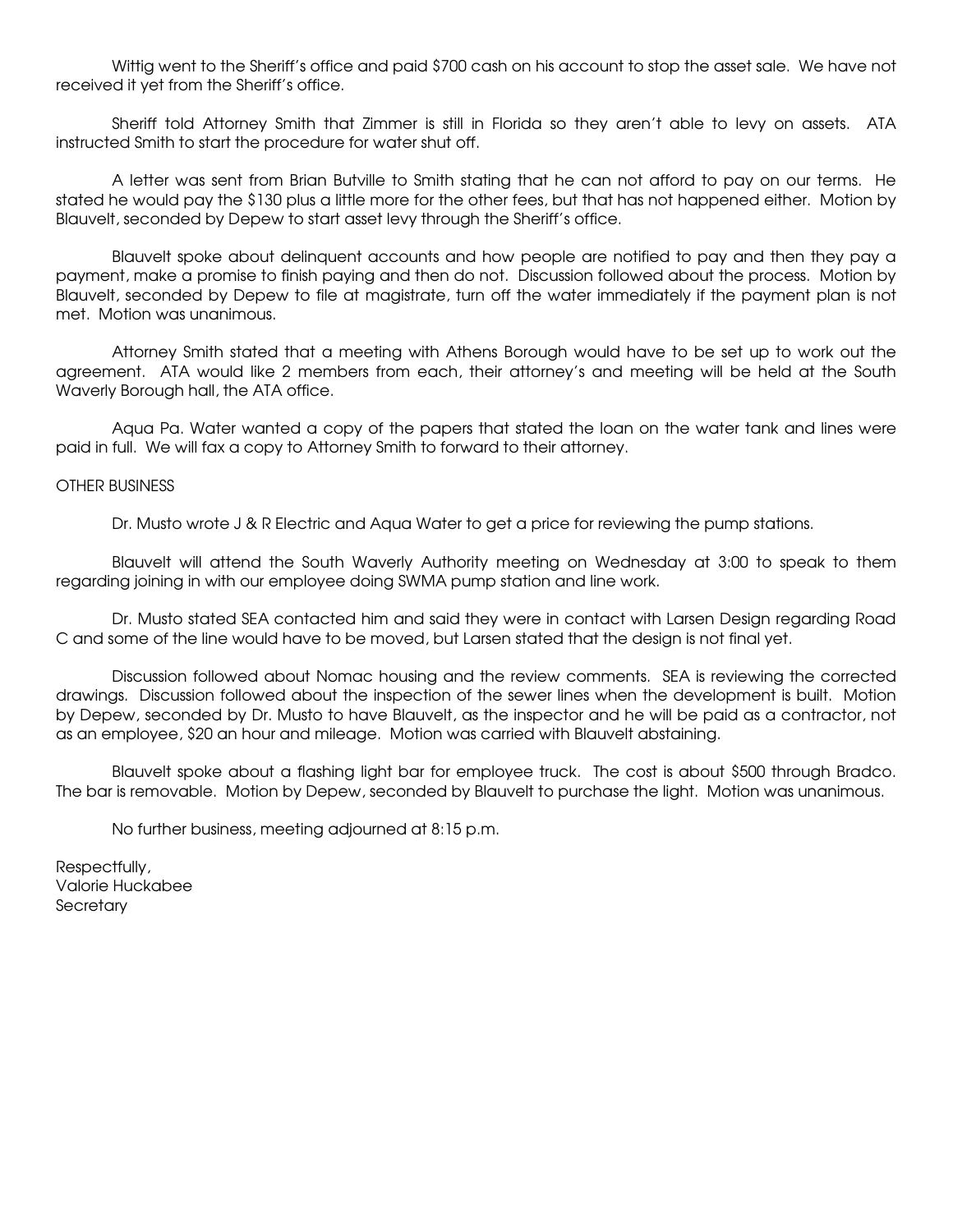## Athens Township Authority May 17, 2010

 Chairman, Dr. Pat Musto at 6:37 p.m., called meeting to order. Members also present were Terry Cockcroft, Bob Blauvelt, and Jack Walter.

There were no citizens to be heard.

 Motion by Blauvelt, seconded by Walter to approve the minutes of the April 19, 2010 meeting as written. Motion was unanimous.

## FINANCIAL

 The following bills were reviewed to be paid. Motion by Walter, seconded by Cockcroft to approve the bills as presented. Motion was unanimous.

| Alston Teeter                             | \$223.50    |
|-------------------------------------------|-------------|
| Amrex                                     | \$1,464.00  |
| Aqua Pa.                                  | \$42.95     |
| Athens Township Supervisors               | \$40.00     |
| <b>Bradco Supply</b>                      | \$212.71    |
| Coyne Textile                             | \$169.84    |
| Data Management & Reporting               | \$73.00     |
| EFP Rotenbert, LLP                        | \$3,000.00  |
| <b>Gannon Associates</b>                  | \$1,665.00  |
| <b>Greater Valley Chamber of Commerce</b> | \$50.00     |
| Horn's True Value                         | \$121.93    |
| <b>HSBC Business Solutions</b>            | \$356.43    |
| Line System                               | \$337.34    |
| Niemiec, Smith & Pellinger                | \$537.00    |
| Pa. One Call                              | \$2.55      |
| Penelec                                   | \$962.38    |
| PennVest                                  | \$23,687.33 |
| Robert Blauvelt                           | \$797.00    |
| Robert J. Blauvelt                        | \$22.50     |
| <b>Sweetland Engineering</b>              | \$3,168.20  |
| The UPS Store                             | \$15.45     |
| <b>Valley Energy</b>                      | \$87.27     |
| <b>Valley Joint Sewer Authority</b>       | \$400.00    |
| <b>WACA Instruments</b>                   | \$359.85    |
| <b>TOTAL</b>                              | \$38,196.23 |

 A list of delinquent accounts with a balance over \$1,000 was reviewed. David Bunt, Brian Butville, Claymac, John & Debbie Northrup, VA Clinic and Charles Zimmer. Cockcroft stated why we do not just turn off the sewer – plug the sewer line. VA Clinic is bill by water usage and something went on about a new mailing address and department paying their utilities. Discussion followed about Northrup's and Cockcroft stated he believes that their garage is an EDU and hooked up to sewer.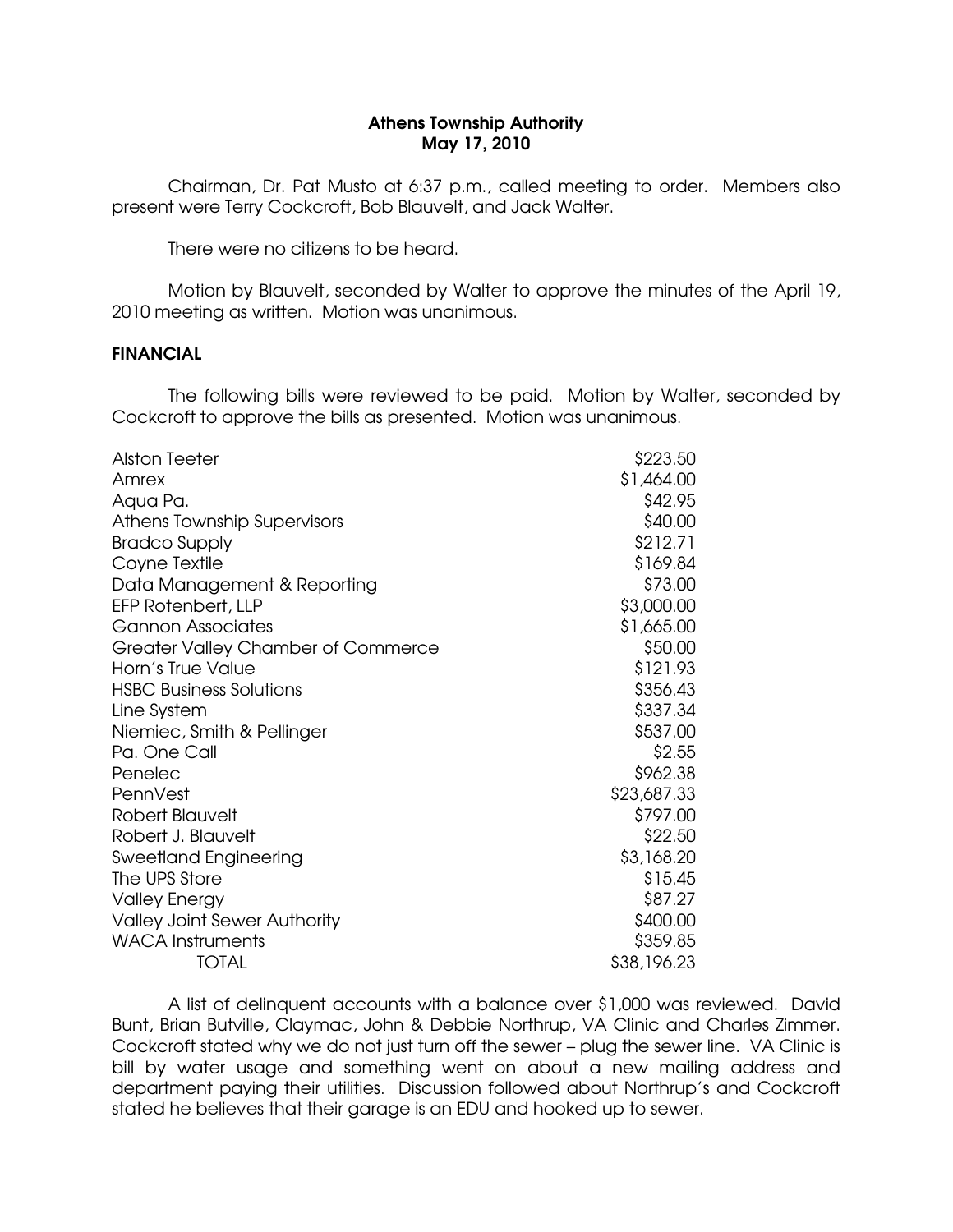Huckabee stated they always come up with excuses as to why they cannot pay their bill. They make promises and never keep them. We have filed twice at magistrate office on previous balances. A letter will be written to them stating that we suspect they have apartment in top of garage and has to pay tap in fee of \$1,500, and their sewer bill will start being charged additional EDU, and we are not going to charge back for past usage, and they have 10 days to pay delinquent bill of \$1,800 and all fees associated with collection if we file at magistrate. If they contact office and stated it is not an EDU we will state we need to inspect. Motion by Walter, seconded by Blauvelt to give Chairman Musto authorization to speak with Attorney Smith and to do whatever, whenever to prosecute, sheriff sale, or whatever on the delinquent accounts. Motion was unanimous.

# MAINTENANCE

 Blauvelt reported that parts for the chlorine pumps were ordered to repair some that are worn. He is meeting with Aqua Water regarding a price to evaluate the pump station conditions on Tuesday. The by-pass that was installed and repaired previously is still not working properly. Teeter is getting prices for repair parts. 2 roofs on 2 of the building need caulked. The CVS start up is scheduled for the 20<sup>th</sup>. The CVS - ATA agreement has been signed. The CCIDA/ATA was supposed to be signed by CCIDA on the 14<sup>th</sup> but we have not received anything. Motion by Blauvelt, seconded by Walter to approve the CCIDA/ATA agreement and authorize Chairman Musto to sign it when we receive it. Motion was unanimous. Blauvelt suggested that maybe we could remove the old Webster plant as we did at QEE so the land would be usable. Huckabee suggested we contact Chesapeake and see if we can get no drill leases on all the properties the authority owns. Blauvelt discussed the construction going on for Maple Street in Athens Borough. A meeting has been sent for May 25<sup>th</sup>, but Musto cannot be there. Musto will speak to Attorney to see if he will reschedule it.

 Dr. Musto asked if the Authority would be interested in checking into piggy backing on the Valley bond to consolidate our debts. ATA would like to see if this is feasible.

 Blauvelt attended the Road C meeting and reported that Larsen said the utilities would have to be moved by December 2010. Blauvelt said we do not have to anything that the project of Road C will have to see about it.

 Discussion followed about having the QEE property appraised. Motin by Blauvelt seconded by Cockcroft to have an out of town appraiser do it. Motion was unanimous.

Meeting adjourned at 7:50 p.m.

Respectfully submitted, Valorie L. Huckabee **Secretary**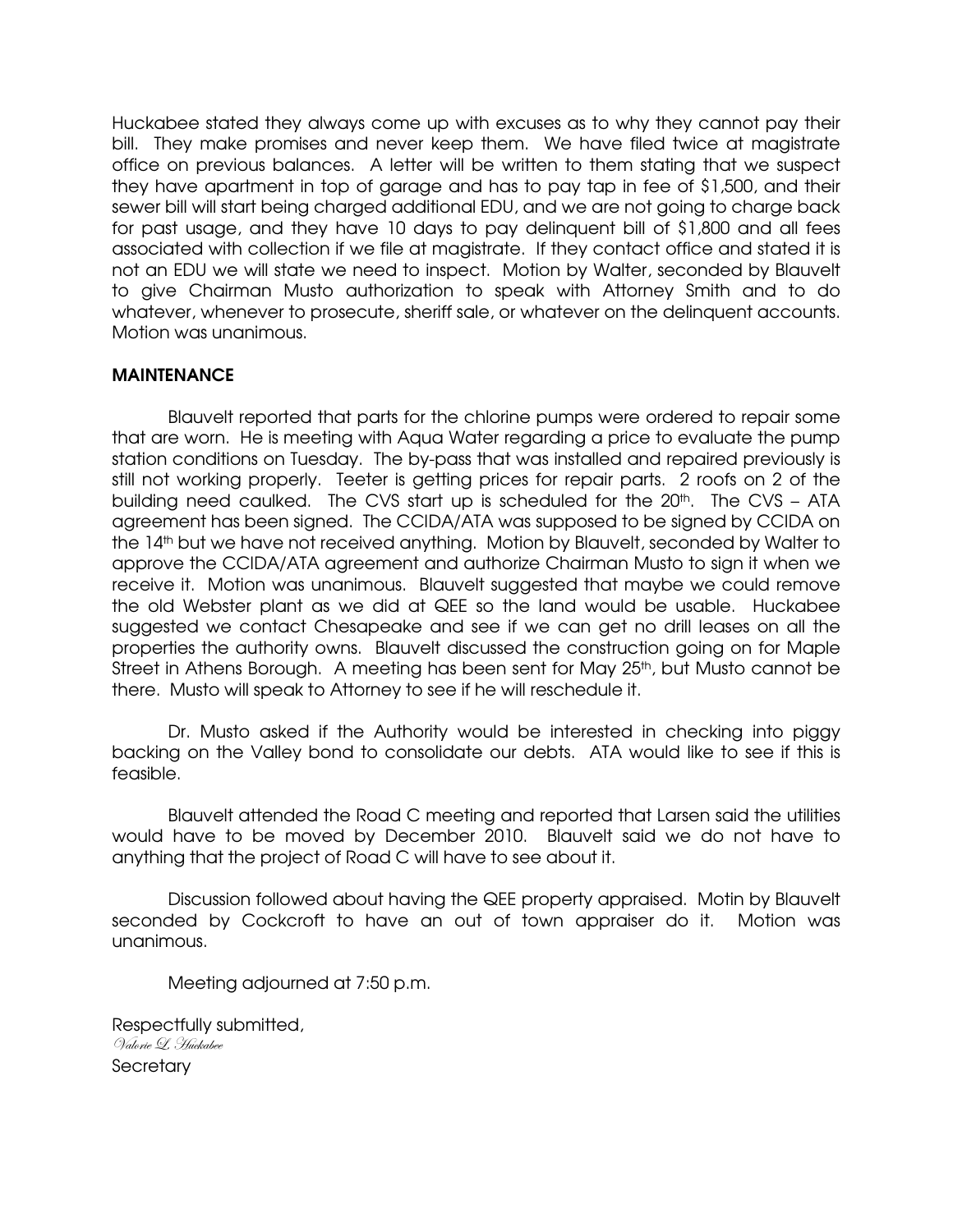# Athens Township Authority June 21, 2010

 Vice Chairman, Terry Cockcroft at 6:34 p.m., called meeting to order. Members also present were Bob Blauvelt, Terry Depew, and Jack Walter. Also present was Authority solicitor Mark Smith and assistant secretary, Valorie Huckabee.

 Motion by Blauvelt, seconded by Walter to approve the minutes of the May 17, 2010 meeting as written. Motion was unanimous.

### **FINANCIAL**

 Motion by Walter, seconded by Depew to approve the payment of the following bills. Motion was carried with Blauvelt abstaining.

| Amrex                           | \$1,113.00  |
|---------------------------------|-------------|
| Aqua Pa. Water                  | \$169.80    |
| <b>Chamber Choice</b>           | \$536.28    |
| Coyne Textile Service           | \$89.36     |
| Eastern Pa. Supply Co.          | \$7.98      |
| <b>Friedman Electric Supply</b> | \$204.54    |
| Gannon Associates, Inc.         | \$1,067.00  |
| Horn's True Value               | \$60.46     |
| <b>Kinsley Power Systems</b>    | \$2,100.00  |
| Line Systems                    | \$345.44    |
| Moore's Automotive              | \$367.58    |
| Niemiec, Smith & Pellinger      | \$468.00    |
| Penelec                         | \$1,275.11  |
| PennVest                        | \$23,687.33 |
| Quill                           | \$246.72    |
| Robert Blauvelt                 | \$972.50    |
| <b>Valley Energy</b>            | \$113.23    |
| <b>WACA Instruments</b>         | \$122.85    |
| TOTAL                           | \$32,947.18 |

 A proposal was received from Sweetland Engineering, requested by Cockcroft for a resident project representative for the Nomac Housing Unit. The proposal is for time & materials at \$75 an hour. Cockcroft stated this was for us to have on hand if we need them with all the development that could be happening and ATA needing inspectors.

### **MAINTENANCE**

 Blauvelt reported that the pump stations are being mowed with a weed eater and time could be saved if we had a lawn mower. Motion by Cockcroft, seconded by Depew to purchase a lawn mower or yard machine for no more than \$300. Motion was unanimous.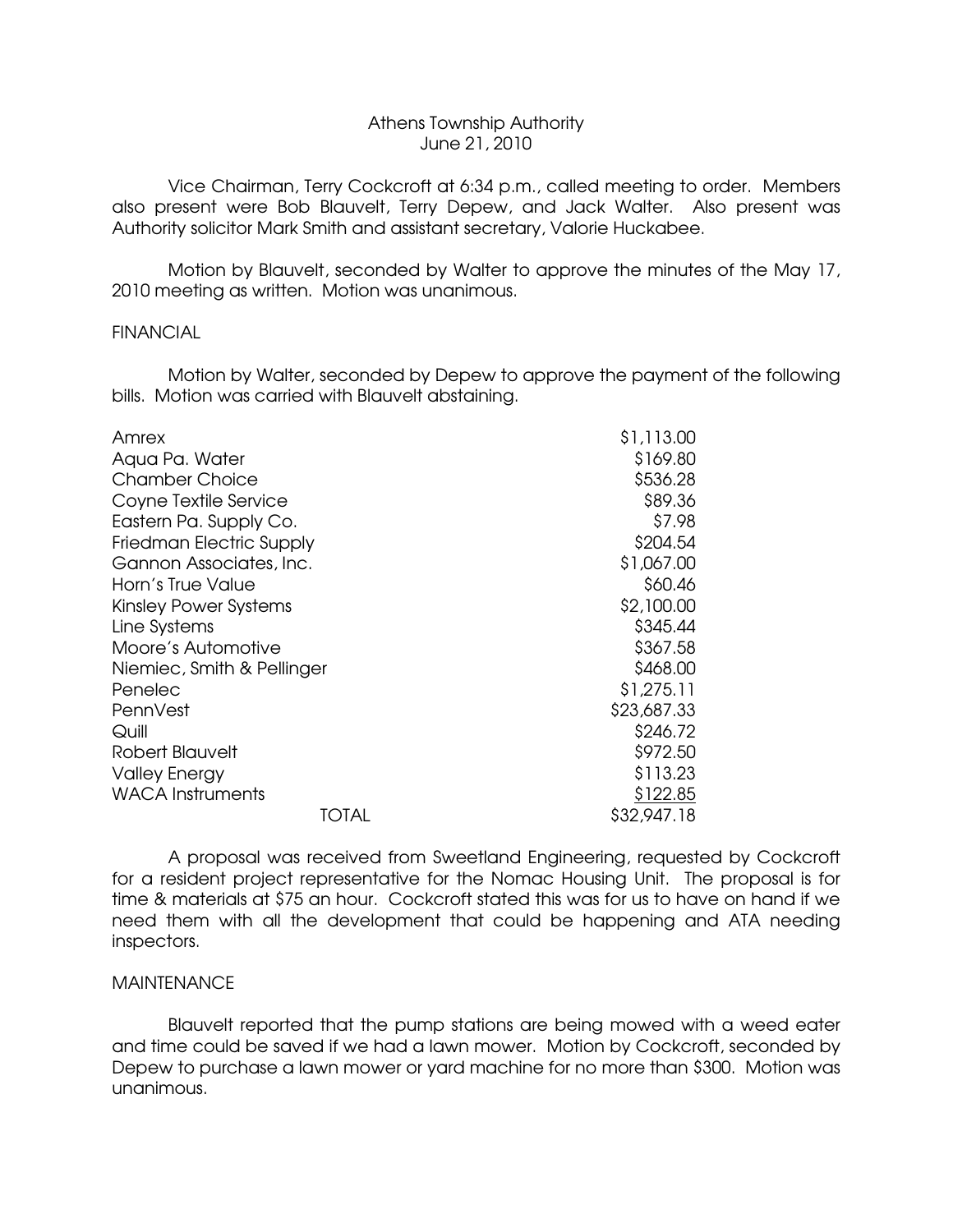Blauvelt reported that the costs to repair the relief valve at the McDuffee pump station that Mr. Hiley installed years ago would be \$600 for parts and new valve. Motion by Walter, seconded by Depew to approve the purchase of the purchase the parts and valve and to have our employees repair. Motion was unanimous.

 Queen Esther pump station has a galvanized pipe for the pump discharge and it is leaking and does not pump. ATA needs to get quotes to have someone repair and it also will have to be pumped by septic hauler doing the time of repair or bypassed. Motion by Walter, seconded by Depew to obtain data and quotes for the repair of the pump discharge pipe using PVC instead of galvanized.

On the 25<sup>th</sup> of May, Eastcom Associates demonstrated a line locator for locating force main lines. The local gas companies use the same ones. 3 quotes were received for the line located. Eastcom is \$7,200 for a RD8,000 locater and equipment, RJM Company is \$8,460 and Ohio Power Tool is \$8,108.00. There is possible a demo available from Eastcom but they were positive yet and he did not know any details about the warranty. Motion by Walter, seconded by Depew to authorize up to \$7,200 for the purchase of a line locator from Eastcom Associates. Motion was unanimous.

 A universal hose for the blow off valves is needed. The cost will be \$45.00. Hickory Heights valve volt has about 37" water in it. Blauvelt said if they drain it, he has been in contact with a company that will come in paint a sealant on the walls. Huckabee stated that the company the repair manholes in QEE does injection repair and they used it in South Waverly and it worked and they have not had any problems. We will try to contact Municipal Services to see about the same thing.

 Blauvelt reported that the generator had been running up to CVS for 199 hours. He said the "guard shack" has power ability to turn off electric and this has been happening. In addition, Dandy was wondering when they could hook up to the sewer. ATA said they could now.

### OTHER BUSINESS

 Everything is hooked up for the Maple Street pump station in Athens Borough. Athens Borough has discontinued the use of River Street.

 Aqua wastewater management pump station inspection report was received. They were asked to give us a proposal to do an inspection and we received an inspection and a bill for \$1,105 for the inspection. Discussion followed about the report as ATA was under the impression that we were going to get an estimate for doing the inspection. The report was reviewed. Cockcroft called for an executive session for personnel reason at 7:45 p.m. Meeting reconvened at 8:05. Motion by Depew, seconded by Walter to pay the bill of \$1,105 for the inspection. Motion was unanimous. Motion by Depew, seconded by Walter to have our employees pursue the list and do what needs to be done. Motion was unanimous.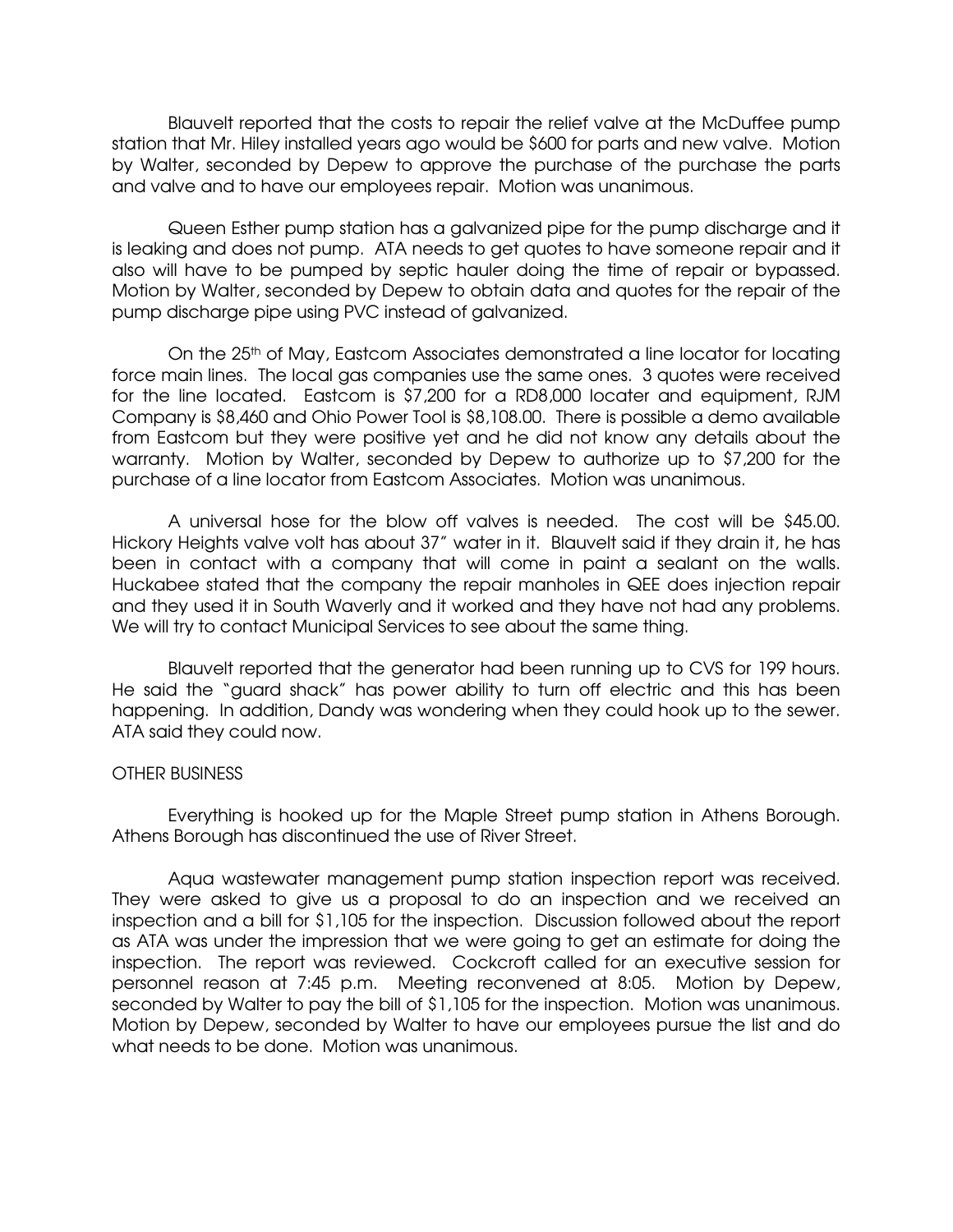### Legal

 Motion by Blauvelt, seconded by Walter to disburse a check for \$1,000 each payable to the Bradford County Sheriff for sheriff sale for the Charles Zimmer property located at 216 Westbrook Street and David Bunt property located on the Wilawana Road for non-payment of sewer fees. Motion was unanimous.

 The Claymac property sale has been delayed for about a month. Attorney Smith said this isn't unusual for this type of property sale.

 A meeting with Dr. Musto, Blauvelt, Athens Borough, and attorneys will be held on Thursday, the 24<sup>th</sup> at 5:30 p.m. for the pump station agreement.

 A writ of execution will be filed on the Brian Butville. This will freeze his checking accounts for payments of fees.

 A right to know request was asked for all information related to the sale of the water tank and lines. A price was requested for the information. After speaking with Attorney Smith who was going to copy the information and ship to her the person, she filed a complaint with the state for not having the information given back to her within the 5 days. Attorney Smith has spoken with her and the items has been sent and she was sent a letter to withdrawal the complaint.

 Attorney Smith will contact Century 21, Bill Them to appraise the Queen Esther property.

 Cockcroft asked if we are having any problems with the chinease restaurants. Blauvelt said none. He asked Blauvelt when he thought he would be done with Maple Street project and Blauvelt thought about 10 more hours.

No further business, meeting adjourned at 8:25 p.m.

Respectfully submitted, Valorie L. Huckabee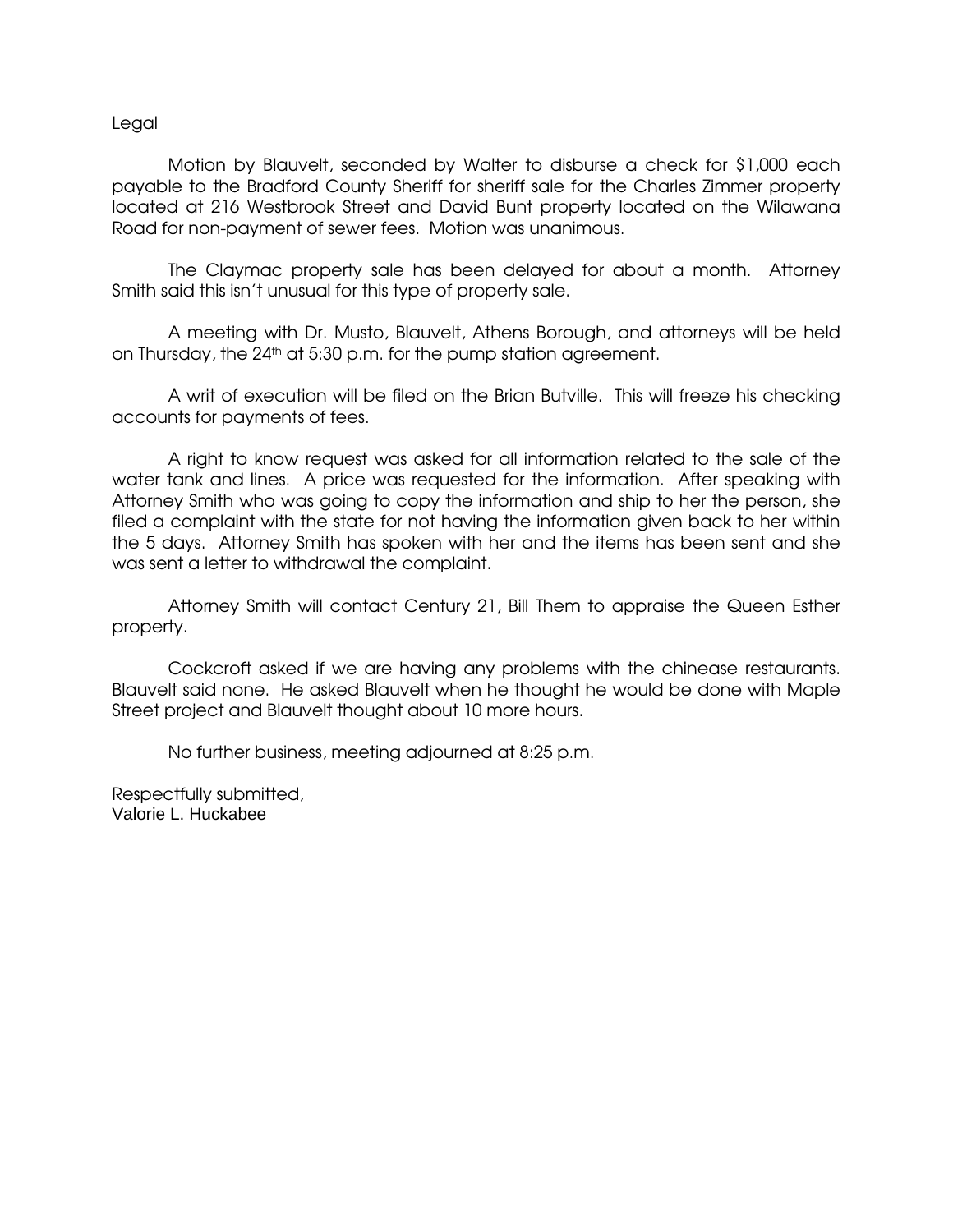# Athens Township Authority July 19, 2010

 Dr. Patrick Musto called the monthly meeting together at 6:32 p.m. Members also present were Terry Cockcroft, Bob Blauvelt, Terry Depew, and Jack Walter.

## **CITIZENS**

 Harmon Kelly from Pump Station Hill Road addressed the board regarding the notice he had received for pumping the septic system. He stated he has like a mini pump station and has a special system that if it were pumped it would cost him about \$5,000 in chemicals afterwards. He stated the manufacturer of the system told him it never needs pumped. He stated Freeman Smith installed it back years ago. Board asked to provide paper work and or permit and we will check out the information.

 Motion by Walter, seconded by Depew to approve the minutes of the June 21, 2010 meeting as written. Motion was unanimous.

## FINANCIAL

 Motion by Depew, seconded by Cockcroft to approve the payment of the following bills. Motion was unanimous.

| <b>Alston Teeter</b>                   | \$279.50    |
|----------------------------------------|-------------|
| Amrex                                  | \$1,166.00  |
| Aqua Pa. Water                         | \$267.79    |
| Athens Borough Council                 | \$1,932.15  |
| <b>Athens Township Supervisors</b>     | \$60.00     |
| <b>Bradford County Sheriff's Dept.</b> | \$2,000.00  |
| $C$ & N – nsf check from customer      | \$204.24    |
| <b>Chamber Choice</b>                  | \$532.03    |
| <b>Coyne Textile</b>                   | \$111.70    |
| <b>Croft Lumber</b>                    | \$89.70     |
| <b>EFP Rotenberg</b>                   | \$1,800.00  |
| <b>Gannon Associates</b>               | \$1,067.00  |
| Horn's                                 | \$161.24    |
| J & R Electric                         | \$178.00    |
| <b>Line Systems</b>                    | \$342.45    |
| Niemiec, Smith & Pellinger             | \$595.50    |
| Pa. 1 Call                             | \$30.40     |
| Penelec                                | \$1,496.31  |
| PennVest                               | \$23,687.33 |
| Pitney Bowes, Purchase Power           | \$350.00    |
| <b>Robert Blauvelt</b>                 | \$55.50     |
| South Waverly Borough                  | \$4,913.55  |
| <b>Valley Energy</b>                   | \$123.43    |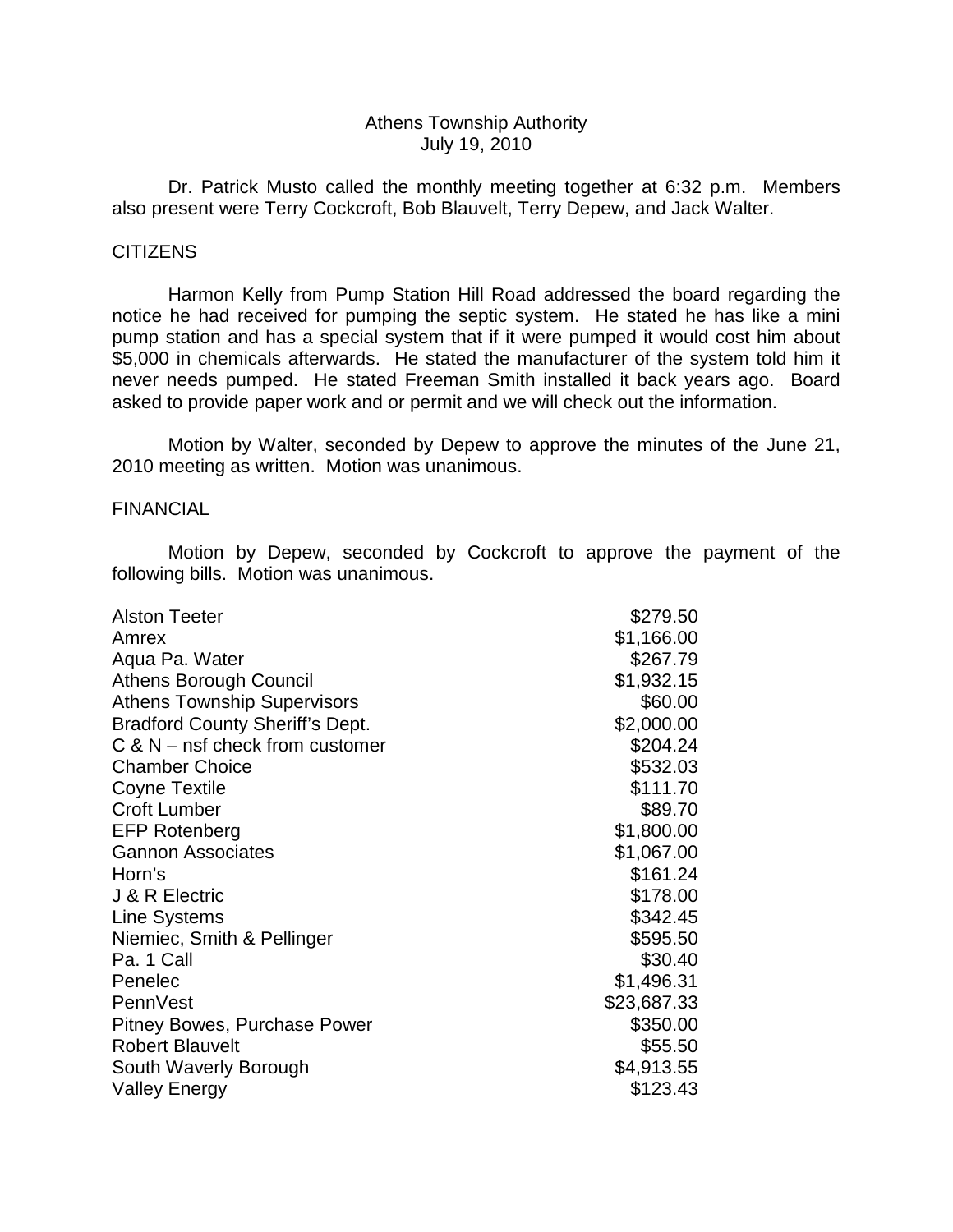| <b>Valley Joint Sewer Authority</b> | \$46,394.19 |
|-------------------------------------|-------------|
| Valmatic                            | \$48.07     |
| Vellano Bros., Inc.                 | \$88.41     |
| <b>TOTAL</b>                        | \$87,874.49 |

## LEGAL

 Attorney Smith sent us a letter stating that we might have to register as a NY employer since we are doing work in New York. Blauvelt stated he contact CCIDA to see if they could tell us.

 Smith filed writ of execution on the Charles Zimmer property for Sheriff's sale. The notification to the tenants went out stating the water was going to turned off for non –payment of sewer fees. Mr. Zimmer wrote the Authority stating he was a vet and now a senior citizen and requests a payment plan. Also stated he was filing a complaint with the PUC. Smith wrote him and stated he wanted a copy of the complaint. ATA will proceed with the Sheriff's sale. Smith also stated the same is happening for David Bunt.

Claymac's closing on the sale of property is scheduled for the  $23<sup>rd</sup>$  of August. Smith will contact closing attorney and let them know the amount due. Smith said they would have to pay it off to close.

 Smith, Musto, Blauvelt met with Athens Borough and Attorney Foster regarding the agreement for the pump stations. Foster stated he would have agreement ready for tonight's meeting but it was not. Cockcroft asked if we know the designed capacity of that pump station and we do not so Smith will ask their attorney.

 The open records complaint has been withdrawn that was filed for the information regarding the sale of the water lines and things.

### MAINTENANCE

 The transducer and essex for Queen Esther Estates failed and were replaced. There is a seal failure – generator situation at CVS, which has to be taken care by Vacri. A walk behind string mower was purchased from Sears and will be kept at station #1 shed. The line locator was received and will need to be stored somewhere heated.

 Some items have been completed that was on the list that Aqua stated that was needed for repairs. Dr. Musto asked Blauvelt to update list and forward to ATA members so we know the status of things.

 Discussion followed about a Muffin Monster pump for Pump Station #1 to help with the maintenance there. If we had one there, maybe it would not have to be visited every day. Blauvelt will contact engineers and request a proposal for project.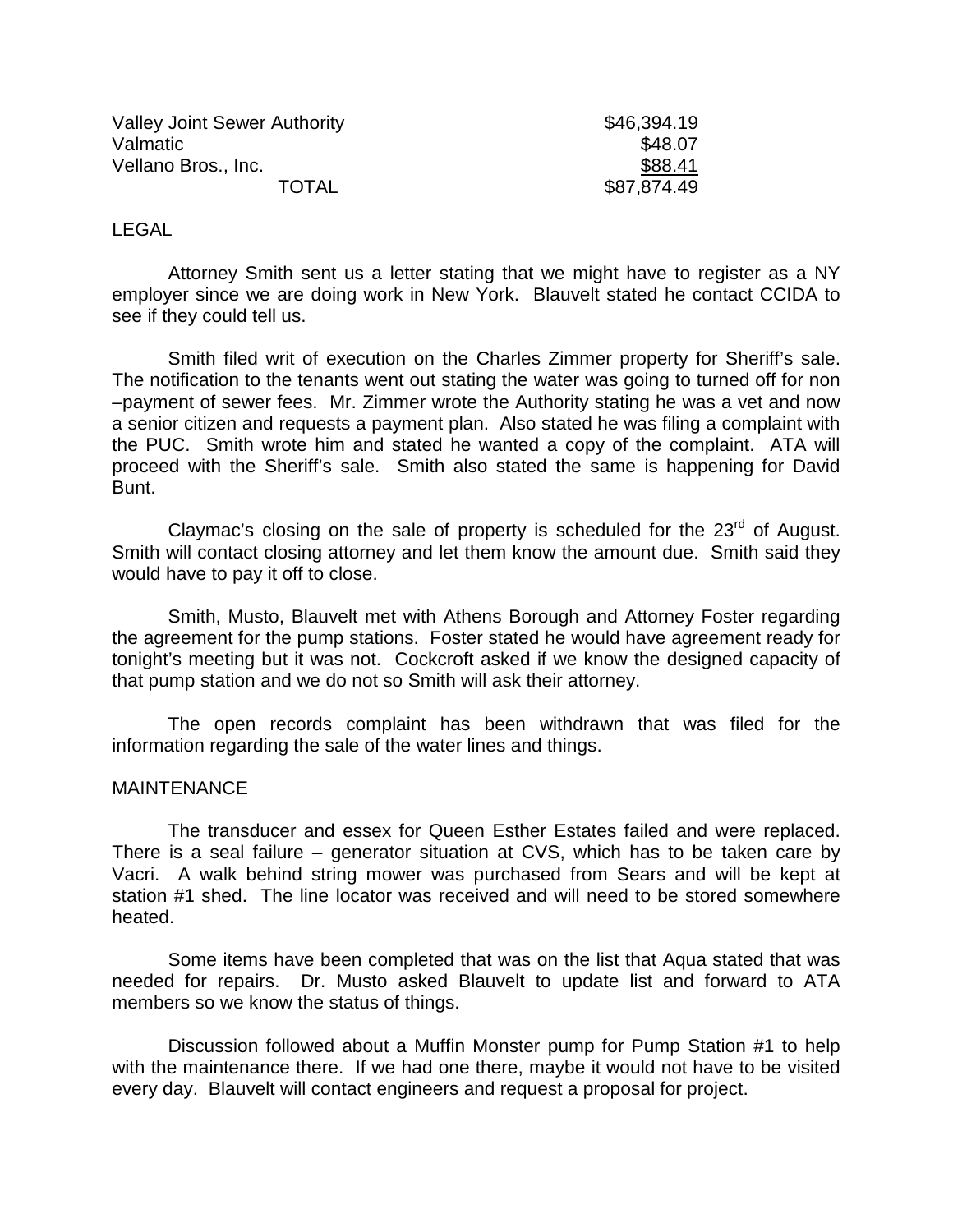Dr. Musto stated Valley Joint Sewer Authority would probably go out to bid the first of the year.

 Meeting recessed into executive session for personnel reason at 7:35 p.m. Meeting reconvened at 7:56 p.m. Walter made motion, seconded by Depew to approve the capacity increase for Callear's Bar-B-Que. Meeting adjourned at 8:02 p.m.

Respectfully submitted, Valorie L. Huckabee **Secretary**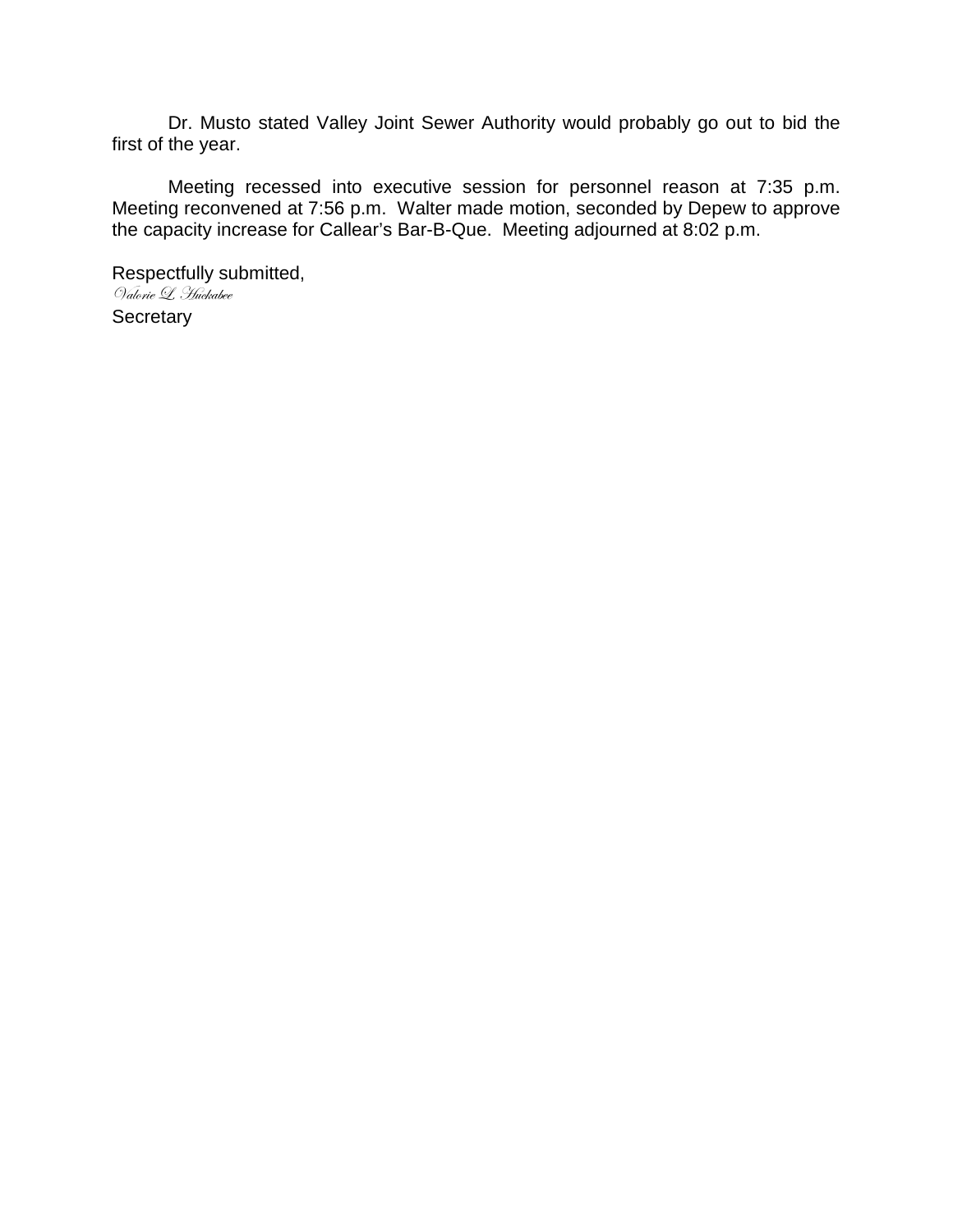## Athens Township Authority August 16, 2010

 Meeting was called to order by Chairman, Patrick Musto at 6:30 p.m. Members also present were Jack Walter, Bob Blauvelt, Terry Depew, and Terry Cockcroft. Also attending was Solicitor, Mark Smith and David Sweetland, Sweetland Engineering.

 Motion by Cockcroft, seconded by Blauvelt to approve the minutes of the July 19, 2010 meeting as written. Motion was unanimous.

 The following payments were reviewed for payment. Motion by Depew, seconded by Walter to approve the payment of the following bills. Motion was unanimous.

| Aqua Pa. Water                      | \$222.14    |
|-------------------------------------|-------------|
| C & N Bank                          | \$38,964.07 |
| <b>Chamber Choice</b>               | \$532.03    |
| <b>Coyne Textile Service</b>        | \$89.36     |
| Curtis 1000                         | \$1,216.98  |
| <b>Eastcom Associates</b>           | \$7,000.00  |
| <b>Engineer Supply</b>              | \$104.73    |
| Fluid Kinetics, Inc.                | \$2,476.37  |
| <b>Friedman Electric</b>            | \$103.71    |
| <b>Gannon Associates</b>            | \$1,069.00  |
| Horn's True Value                   | \$2.24      |
| <b>Jones Water Supply</b>           | \$579.69    |
| Kai Pan Consulting                  | \$250.00    |
| Line Systems, Inc.                  | \$339.38    |
| Niemiec, Smith & Pellinger          | \$410.00    |
| Pa. 1 Call Systems                  | \$7.60      |
| Penelec                             | \$1,184.10  |
| PennVest                            | \$23,687.33 |
| <b>Pitney Bowes</b>                 | \$478.54    |
| Quill                               | \$40.94     |
| <b>Robert Blauvelt</b>              | \$894.00    |
| <b>Valley Energy</b>                | \$88.52     |
| <b>Valley Joint Sewer Authority</b> | \$1,520.00  |
| TOTAL                               | \$81,259.73 |

# ROAD C

 David Sweetland stated he stopped at Larsen Design on his way up to discuss Road C and the information that he had received 2 weeks prior was not same as today. He stated they will be doing some more grading than planned. Our sewer line will have to be redesigned and relocated. This will affect the CVS force main also. The proposal from SEA is in 2 parts due to not knowing who is going to be doing the reconstruction of the line. Total price for both Design and Construction is \$25,400. Motion by Cockcroft, seconded by Walter to approve the contract, contingent upon our solicitors review of the contract. Motion was unanimous. The proposal is written as us bidding the construction.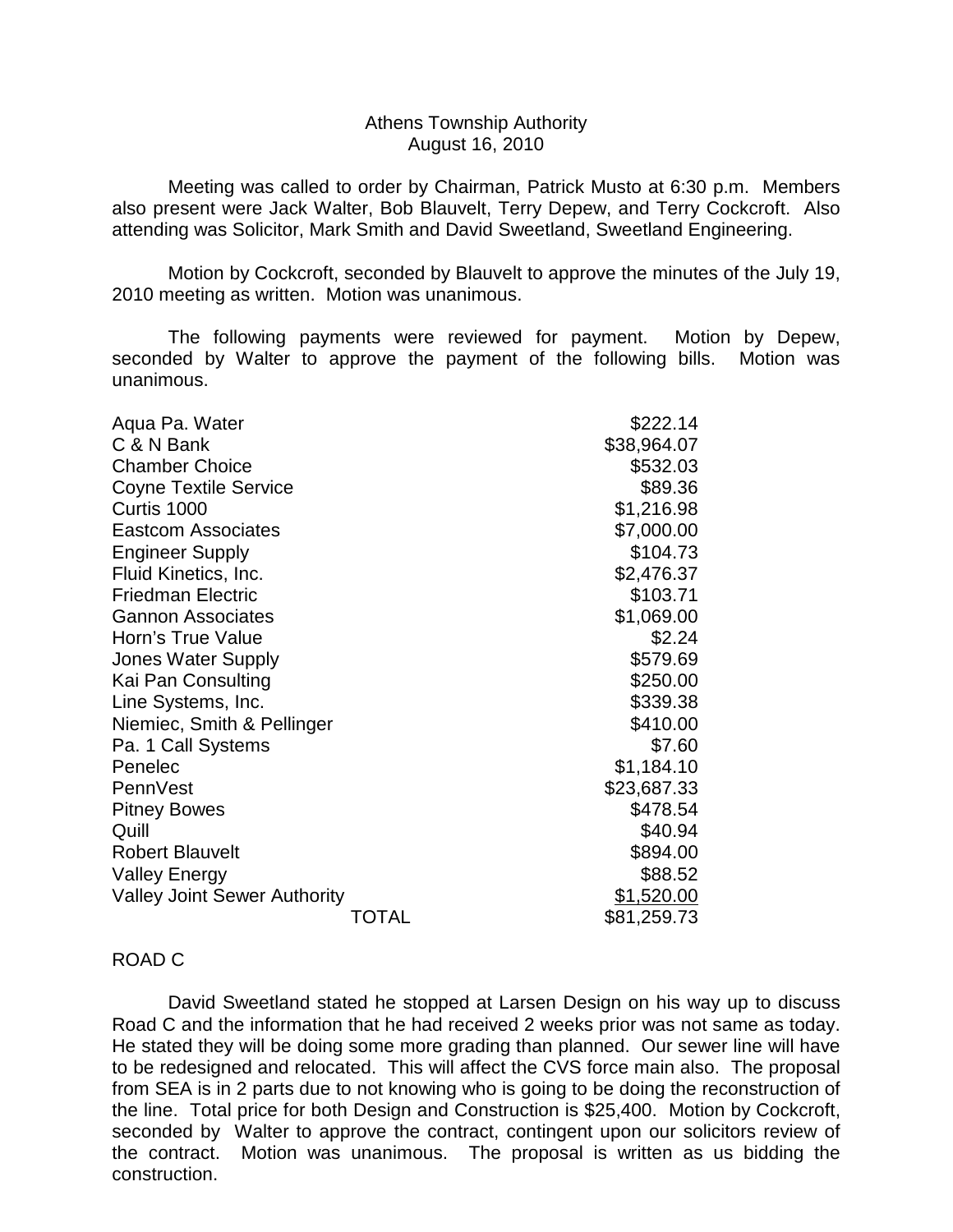## **MAINTENANCE**

 Blauvelt reported that about 80% of the list of work that Aqua reported is completed. Blauvelt stated he authorized the purchase of 2 steel poles for the basket for a pump station. Blauvelt also stated that without going into a lot of detail, a price to install a muffin monster for pump station #1, would be about \$150,000. Sweetland said they just bid a project with one and would check on price. CVS pump seal leak is corrected and all is running correct. The electric to the panel at Hickory Heights has been fixed.

 Nomac Housing's sewer work is being done. They have the sewer line under the road completed. Blauvelt questioned the other utilities being so close to our sewer line.

### LEGAL

 Attorney Smith reported that Sheriff's Sale has been posted for David Bunt and Charles Zimmer. Discussion followed about how the sheriff's sale works. A property opinion was discussed to find out a resale price on the Zimmer property. Motion by Blauvelt, seconded by Walter to contact Steve Novak for a drive by property opinion of value of property. Motion was carried with Cockcroft abstaining, as his wife is employed for the business. A letter was received from Zimmer with a payment plan. He paid a current fee of \$780 and said he would return in a bout 2 days with another \$500. He did not return. 1 of the tenants did pay \$260 to stop the water termination. A letter will be written to Zimmer, pay full amount due.

 Attorney Smith stated that our contract for our employee is up 12/31/10 and even though it doesn't have a 60 day notification to terminate so we could turn our maintenance over to the Valley Joint Authority. Smith stated we would have to give CVS 90 day notice and Musto stated we would just sub-contract to Valley for that.

 A bank garnishment of accounts has been filed on Brian Butville for payment of sewer fees.

### OTHER BUSINESS

 Blauvelt inspected the grease trap system for Callear's Restaurant. It isn't exactly like our rules and regulations but they were there prior to our grease trap rules. Blauvelt described the system. Motion by Blauvelt, seconded by Walter to approve the addition the letter to serve. Motion was unanimous.

 Harmon Kelley gave us paper work for his "unique" septic system he thinks he has. It was installed under the previous owner in 1985. There is nothing unique and he has a tank that can be pumped. A letter will be written to him stating that he still has to pump his tank. Motion was unanimous.

 Dr. Musto reported that the Valley Joint Sewer Authority is still pursuing saleing water to Chesapeake Gas Company. He also met with Mark Lindquist and Lindquist will be talking to ATA to see if they want to combine any of their loans with the Joint Authority bond.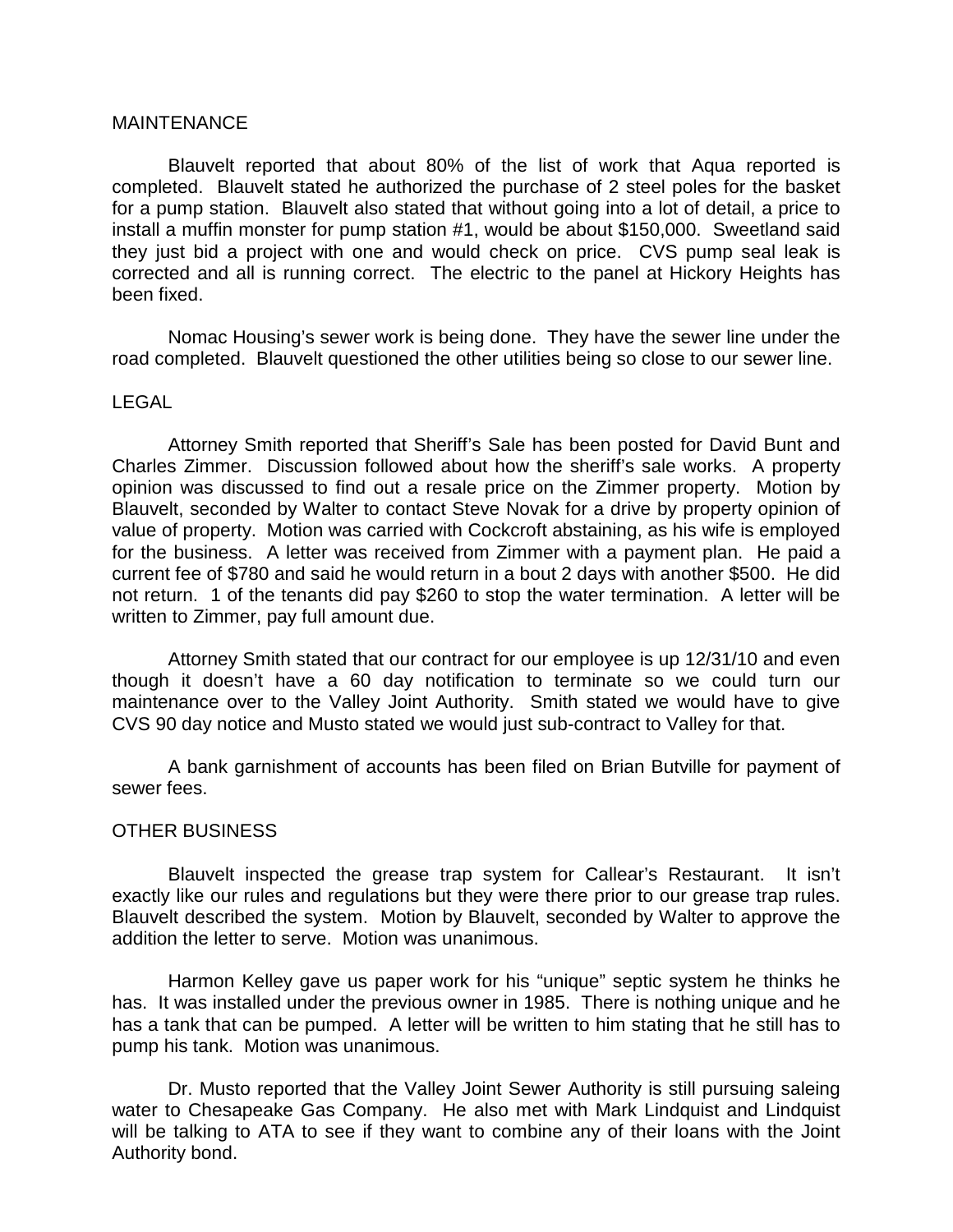Smith stated that he contacted Bill Them of Century 21 and Them does not do appraisals anymore. Smith will contact Paul Switzer for the appraisal of QEE property.

No further business, meeting adjourned at 7:45 p.m.

Respectfully submitted, Valorie L. Huckabee **Secretary**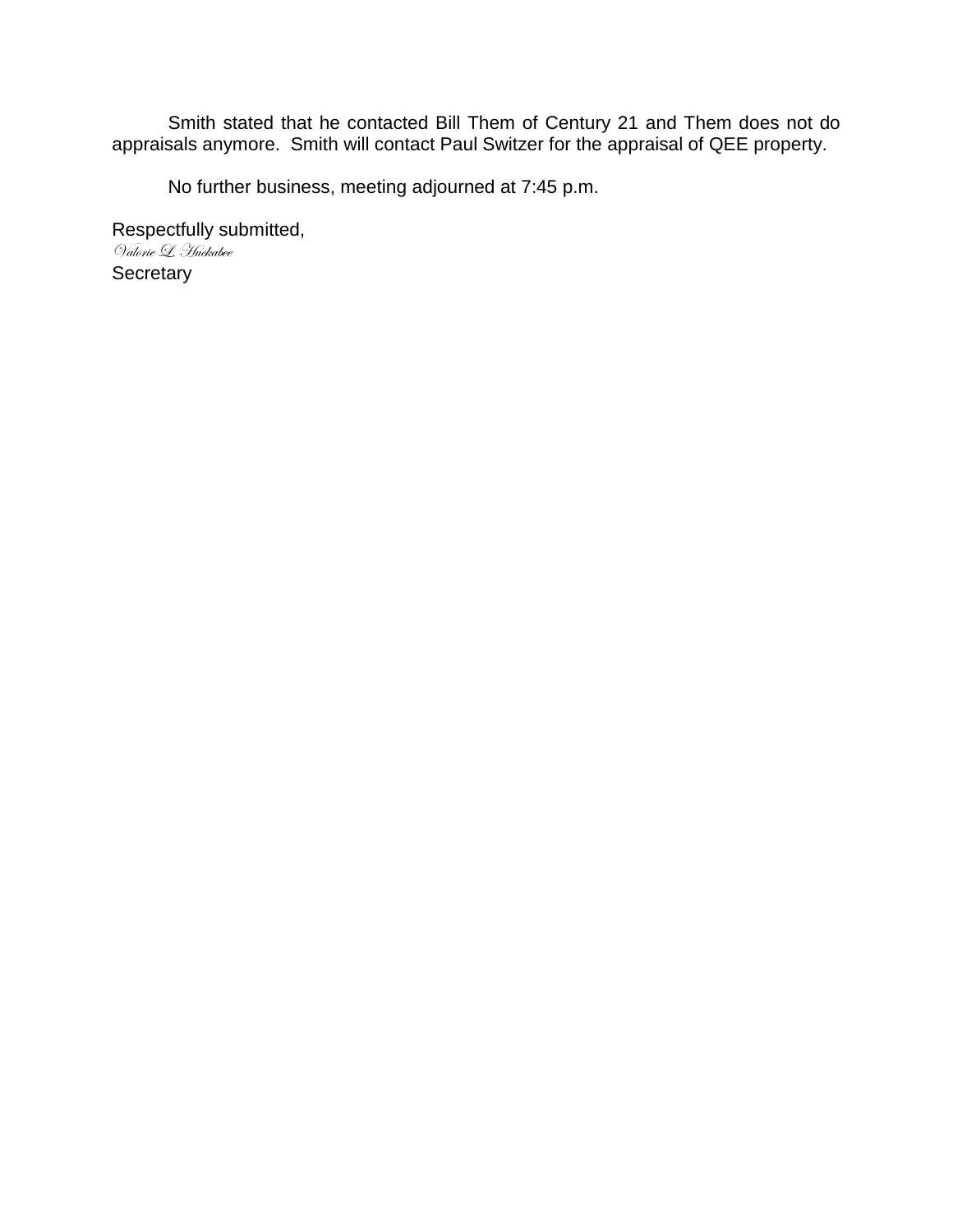## Athens Township Authority September 20, 2010

 Meeting was called to order by Chairman, Dr. Musto at 6:30 p.m. Members also present were Bob Blauvelt and Jack Walter.

 Motion by Blauvelt, seconded by Walter to approve the minutes of the August 16, 2010 as written.

### FINANCIAL

 The following bills were reviewed. Blauvelt stated that in his inspection costs it included some hours from Maple Street that he had not turned in for the last part of the inspection. Motion was made by Walter, seconded by Dr. Musto to pay the following bills as presented that total \$33,000.14. Motion was carried with Blauvelt abstaining as there is a check for him.

| <b>Alston Teeter</b>                | \$259.00    |
|-------------------------------------|-------------|
| Amrex                               | \$1,168.00  |
| Aqua Pa.                            | \$186.56    |
| Athens Twp. Authority               | \$186.56    |
| Athens Twp. Supervisors             | \$60.00     |
| <b>Chamber Choice</b>               | \$532.14    |
| Coyne Textile                       | \$89.36     |
| <b>Gannon Associates</b>            | \$348.00    |
| Horn's True Value                   | \$49.11     |
| J & R Electric                      | \$392.00    |
| <b>Line Systems</b>                 | 340.90      |
| <b>Metal Fusion</b>                 | \$195.00    |
| Moore's Automotive                  | \$43.27     |
| Niemiec, Smith & Pellinger          | \$460.00    |
| Pa. one Call                        | \$17.70     |
| Penelec                             | \$477.20    |
| PennVest                            | \$23,687.33 |
| <b>Robert Blauvelt</b>              | \$2,782.00  |
| <b>Sweetland Engineering</b>        | \$422.50    |
| <b>Valley Energy</b>                | \$59.18     |
| <b>Valley Joint Sewer Authority</b> | \$1,200.00  |
| <b>TOTAL</b>                        | \$33,000.14 |

 ATA received yesterday afternoon the preliminary plans from Sweetland Engineering regarding the relocation of the sewer lines for Road C. Also, received was the bill for service so far on this project. Motion by Blauvelt, seconded by Walter, to approve the payment of \$8,471.82 for the work done so far. Motion was unanimous.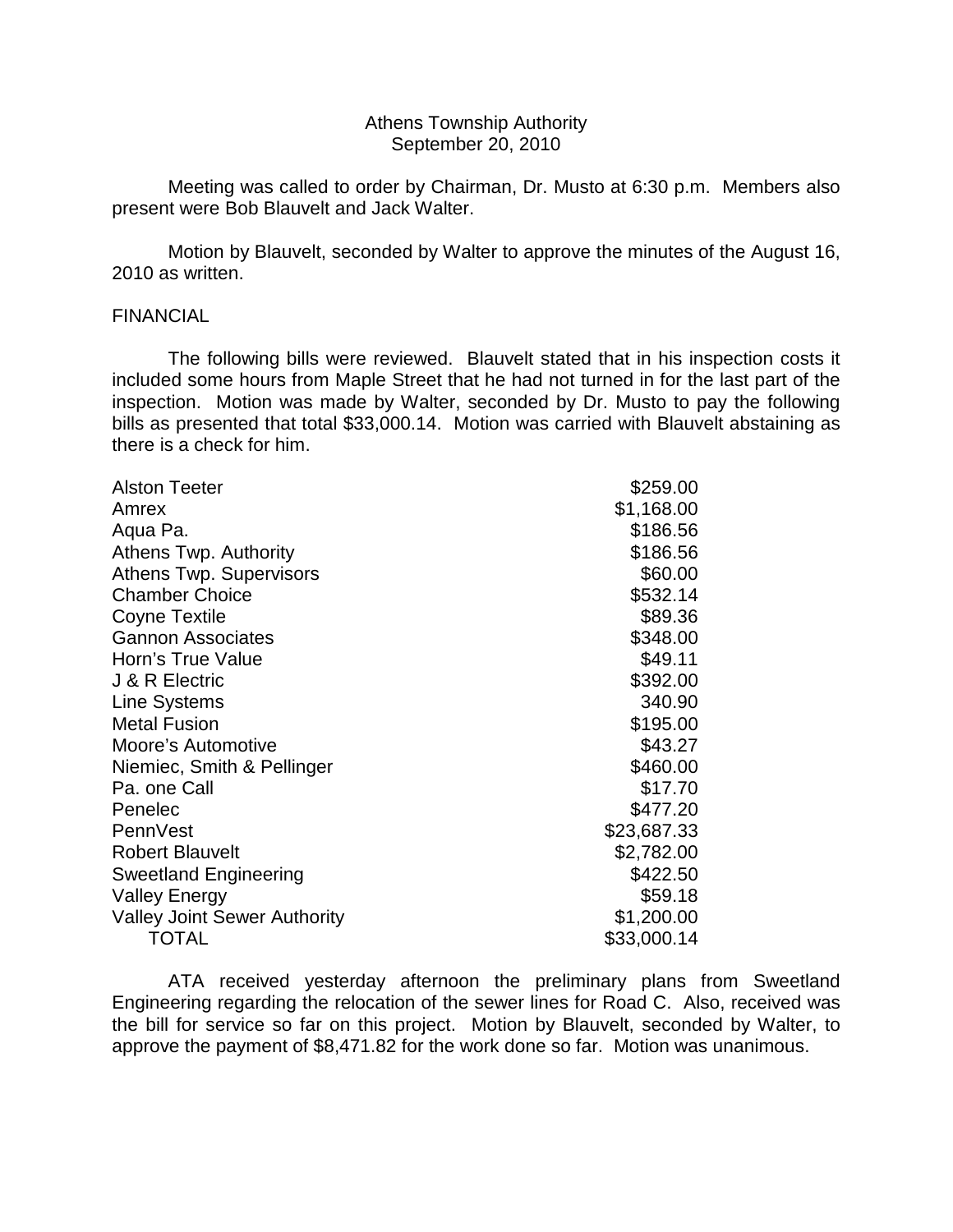A budget workshop will be scheduled when Dr. Musto can check his appointments.

## LEGAL

 Attorney Smith reported all went well with Claymac and closing happened and we got all our money and the current quarters.

 The SEA proposal for Road C had the changes made to it and ATA signed it. He is still trying to get a hold of John Thompson (Athens Township's) solicitor to try to get an agreement for reimbursement for Road C expenses.

 The sheriff sale for Bunt and Zimmer is end of month. Someone from Authority needs to be there to bid. We will have Novak do a drive by appraisal on Zimmer and also ask him to do an appraisal on QEE property. The appraiser Smith called doesn't do them anymore.

 A meeting with Athens Borough to resolve the agreement will be Wednesday at Smith's office in the Valley at 4 p.m. Attorney Smith will speak with Foster to have him review what he sent ATA as draft as the items that both the Borough and ATA agreed to isn't even in there.

## MAINTENANCE

 Blauvelt reported that the Aqua list is just about completed. They stated that the lid at QEE needs replaced with one that vents – but the current one is vented and has worked all these years. There also is not a replace pump yet for this station.

 Four trash baskets for the wells need to be replaced. Approximate costs if \$1,700 to \$2,000 a piece. Motion by Blauvelt, seconded by Walter to approve the purchase of the four trash baskets.

 At Hickory Heights, Aqua says to extend pipe – but if they do that when flow is normal – the flow will push over the basket so it isn't going to be extended.

 The gas meter we have is current not working. It is 23 years old. Teeter called the company to see what it would take to repair it. They stated we would have sent it in to have it evaluated for them to tell us, but they don't even make this type anymore, so it might not be able to be repaired. The current meter is the size of a small suitcase. The new ones are hand held. The cost for a new one is \$1,200 to \$1,500. Blauvelt requested permission to buy new meter. Dr. Musto said to check around the Valley to see if someone else has one to borrow when needed and see about renting it.

 Huckabee stated that at 7:45 a.m. every Monday morning the high level alarm at Pa. Ave. pump station goes off. This started the  $3<sup>rd</sup>$  week in August. It can not be determined the cause. Something has happened to make this a routine thing.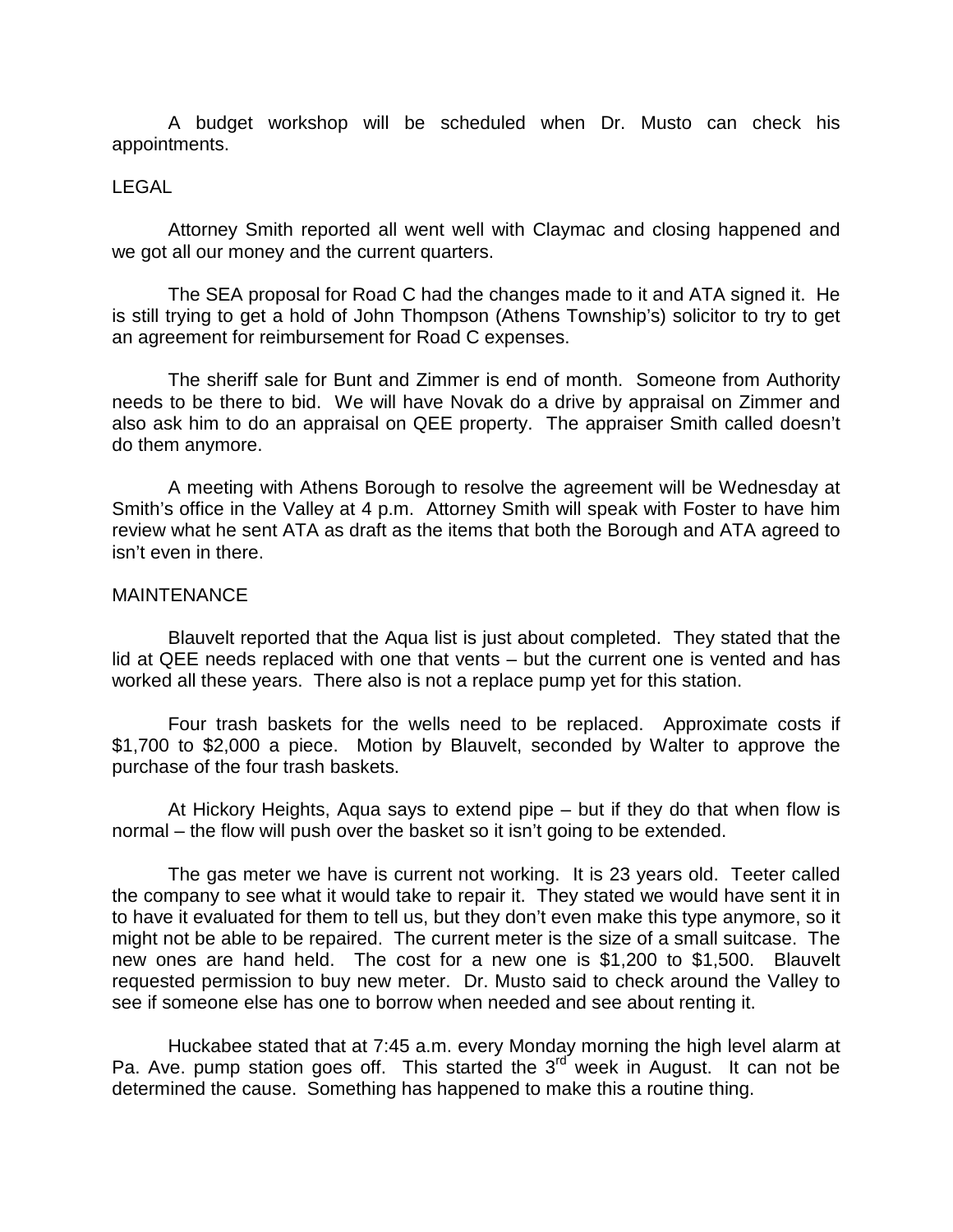### Other Business

 Blauvelt described what is happening with Nomac housing and the construction. Huckabee stated we need to determine the tap in fee for them. We reviewed the tap in fee scheduled. We determined the cheapest tap in fee is based on what Nomac engineers, Larsen Design stated their water was which calculates to \$37,500. Walter stated he didn't want to do anything to stop them from buying the airport and ATA should try to discount the rate or something. Discussion followed about ATA following their rules and regulations like we have in the past for everyone else, including trailer courts and apartment complexes. Motion by Blauvelt, seconded by Walter to have Dr. Musto speak with Chesapeake themselves, get the water usage amount from them, determine the tap in fee based on what they say, charge them the equivalent to what they say, if after 2 quarters of exact water usage readings, re-evaluate the tap in fee and credit any overage to the sewer bill. Motion was unanimous. Motion was unanimous.

 John Desisti, Jr. was in office and wanted to reconnect the 10 lots he took off line a year ago. He was told he had to pay the tap in fee again and he didn't want to do that. ATA said those are the rules and he must.

 A letter was received from John & Debbie Northrup requesting relief from paying the sewer fees for one of their rentals for 9 months because the tenant damaged the trailer while they lived there. They will be told to follow the rules & regulations. If they wish to disconnect and then repay the tap in fee when they rent trailer, they could do that.

 Blauvelt said he will be inspecting Mt. View Manor next week regarding their conversions into efficient apartment. Dr. Musto stated next summer we should hire some people to canvass the twp. to see how the EDU's has changed and if was missing some.

 Blauvelt spoke about purchasing video equipment for televising our lines since he cleaned out piles of maple leaves out of the baskets in Greens Landing. He stated the system that Cockcroft and he looked at has been reduced to \$60,000. Dr. Musto stated that he wants the Valley Joint Sewer Authority to try to get the equipment as part as a side bid on the plant upgrade when that is bid. Huckabee asked how long he was predicting this would take and he stated 2 or 3 years. Discussion followed about ATA needing our line looked at now, and Dr. Musto said there just any reason for a single municipality to own their own equipment when you have to have the router truck and the VJSA can buy the equipment and rent it out like they do on the router truck. Huckabee asked why ATA couldn't rent it out and make money. Dr. Musto stated he would see if VJSA could purchase the equipment now. Dr. Musto commented that he didn't want ATA purchasing equipment and things just because we have a surplus of money and have CVS and Nomac coming on line that will be an asset to our fees. Huckabee asked why ATA was checking into the prices and construction costs of installing a muffin monster at pump station 1 if that is the case with not being able to buy safety equipment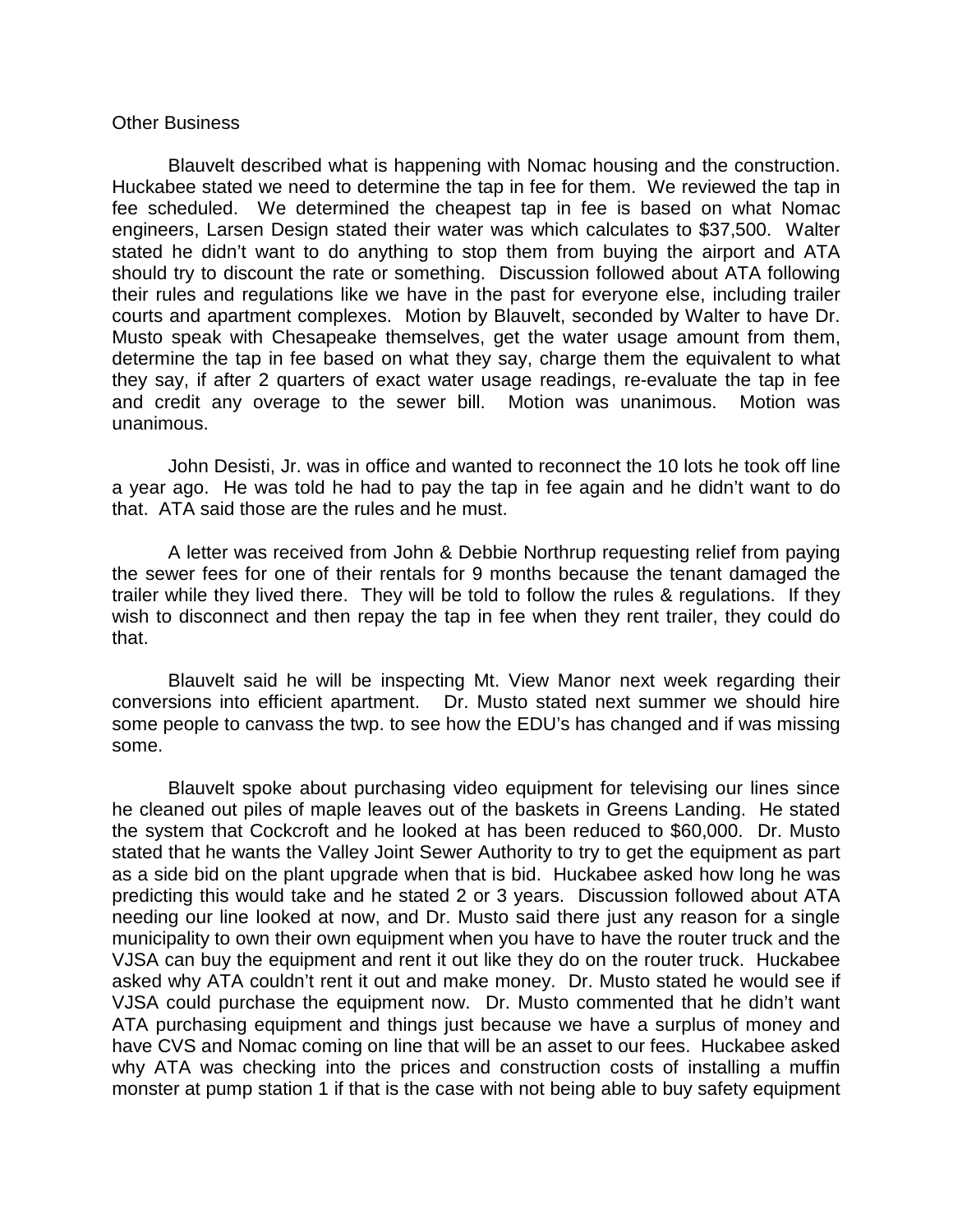of a gas meter and or this video equipment. Huckabee stated we get charged for SEA to determine what is needed and to figure up a cost of the project. Dr. Musto said he thought SEA wouldn't charge us and Huckabee stated we get changed for anything they do, even the mailing fee to mail us these plans we got today for Road C. Dr. Musto agreed that he will contact SEA to stop any planning for a muffin monster. Blauvelt said he figured a muffin monster would only save \$1,800 a year and with a cost of \$150 to \$200,000, he sees no advantage.

No further business, meeting adjourned at 8:15 p.m.

Respectfully submitted, Valorie Huckabee **Secretary**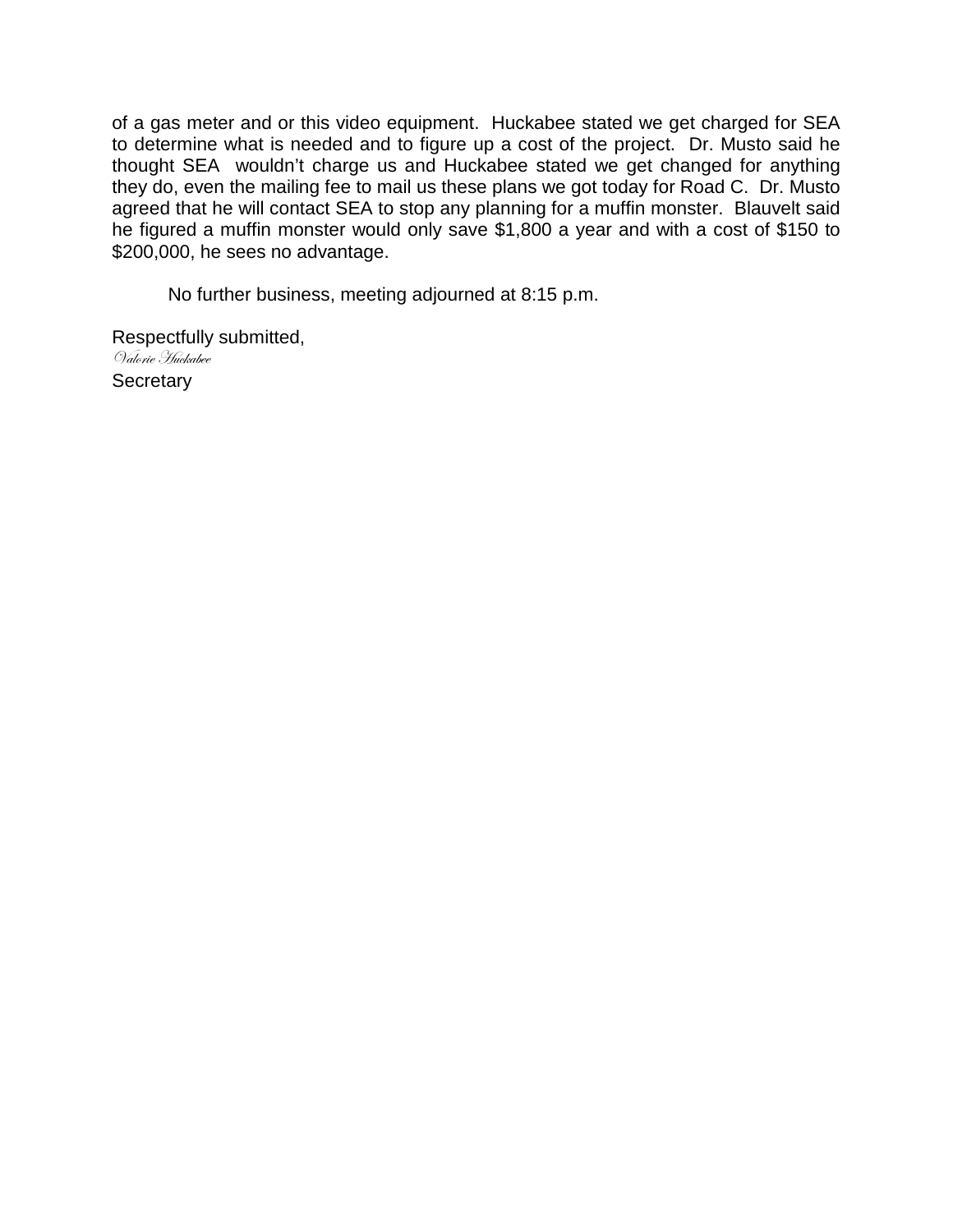# Athens Township Authority October 18, 2010

 Meeting was called to order by Chairman, Patrick Musto at 6:30 p.m. Members also present were Bob Blauvelt, Terry Cockcroft, Terry Depew and Jack Walters.

 Motion by Blauvelt, seconded by Walter, to approve the minutes of the September 20, 2010 meeting as written. Motion was unanimous.

 Mark Lindquist, financial advisor that is seeking funding for the Valley Joint Sewer Authority discussed the debt will have for the plant upgrade. This amount is based on a figure of \$14 million even thou they do not believe that much will be needed. Athens Township share will be \$3,080,000 and based on this figured, the increase in quarterly fees could be \$44.12 a quarter. Lindquist stated that he will be coming back to the board about December time with comments as he is trying to a lower interest and believes the interest rates will be raising and the Authority should not wait much longer. Musto stated he and Lindquist met with Carney, but the Valley is not poor so the question of grants doesn't look good. ATA discussed some of our debt that will be ending and even some we might be able to roll over into this debt would hopefully help not having to raise the rates.

# **CITIZENS**

 Charles Zimmer was present to plea with the board to waive ½ of the current balance left on his account. He paid \$4,400 and \$780 last week, leaving a balance of \$3,200. He stated he would pay \$1,600 right now if we would waive the other \$1,600 that are late fees, and he promised to always pay on time and not allow the account to become delinquent again. Motion by Blauvelt, seconded by Cockcroft, to accept the payment \$1,600, waive the remaining balance, but if Zimmer does not pay on time from this point forward, we will charge back to the account the amount waived and proceed with collection. Motion was unanimous and Zimmer stated he understands what will happen if he does not stay current and up to date.

 Tom Hall from PennDot was present regarding the Road C project and he does the acquisition for land. PennDot stated they can give ATA \$45,000 for the property. The money for acquisitions is given to the township and the township pays the amount agreed upon. There will also be Sec.710 fee's paid for – attorney and engineering fees. The documents were presented and explained by Mr. Hall. ATA will keep the mineral rights of the property. After reviewing the documents, there was nothing mentioned about the building. Mr. Hall said he would check to see if the building was included or not. Motion by Blauvelt, seconded by Depew, to accept the offer of \$45,000 and agree that the township will pay the Authority for the property and the Section 710 fees. Motion was unanimous. Motion by Walter, seconded by Depew to authorize Dr. Musto to sign any all papers needed for the QEE property acquisition to for PennDot. Motion was unanimous.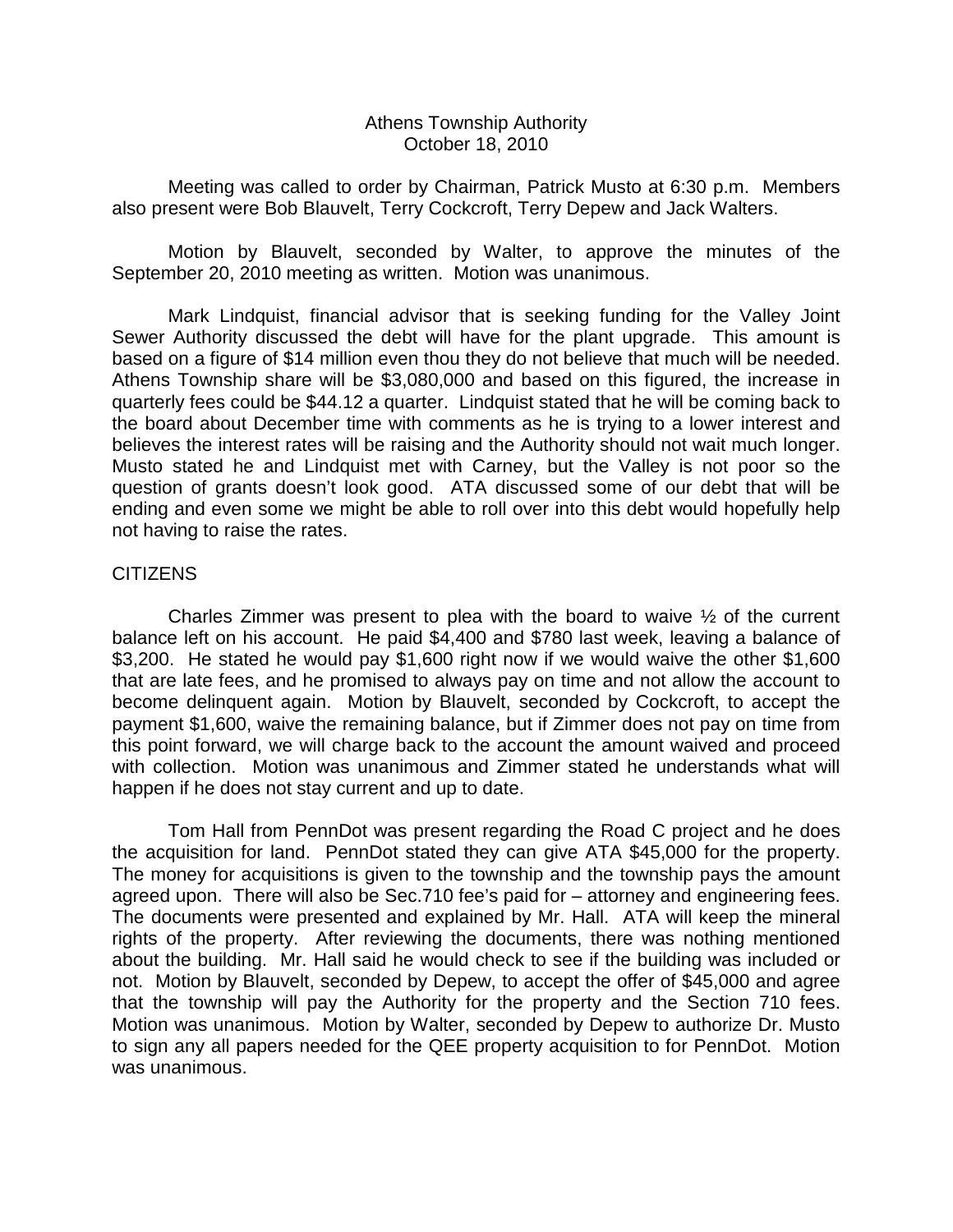### FINANCIAL

 The following bills were reviewed. Motion by Walter, seconded by Cockcroft to approve payment of the presented bills. Motion was unanimous.

| <b>Athens Borough Council</b>       | \$580.53    |
|-------------------------------------|-------------|
| <b>Chamber Choice</b>               | \$540.42    |
| C & N Bank                          | $-$150.00$  |
| <b>Coyne Textile</b>                | \$111.70    |
| <b>Gannon Associates</b>            | \$348.00    |
| Horn's True Value                   | \$52.28     |
| <b>Metal Fusion</b>                 | \$36.00     |
| Niemiec, Smith & Pellinger          | \$890.00    |
| Novak & Associates                  | \$900.00    |
| Pa. 1 Call                          | \$10.15     |
| Pa. State Associates of Boroughs    | \$150.00    |
| Penelec                             | \$496.58    |
| PennVest                            | \$23,687.33 |
| <b>Pitney Bowes</b>                 | \$300.00    |
| Quill                               | \$304.98    |
| South Waverly Borough               | \$4,913.55  |
| <b>Valley Energy</b>                | \$14.73     |
| <b>Valley Joint Sewer Authority</b> | \$46,394.19 |
| TOTAL                               | \$79,860.44 |

 The proposed 2011 budget was presented. There is an increase in the Valley Joint Authority due to pension plan funds and health insurance. 1 of the PennVest loans, are largest monthly payment, will be paid off in April. Motion by Walter, seconded by Blauvelt to approve the 2011 budget as presented. Motion was unanimous.

# LEGAL

 Attorney Smith stated that he was able to pick up a draft of an agreement with Athens Borough at 6 p.m. this evening, so he has not reviewed it. They combined all the agreements in to a single agreement. They don't want to install a meter at Maple Street, so the agreement is EDU's and not flow. A meeting will have to be set up to meet after we have had time to review it.

 A few collection accounts have bee filed for magistrate. Brian Butville has still not paid account up to date. He pays now and then. Smith got some information on his bank accounts but there isn't anything in them. Smith needs information on truck to have the sheriff go out and file for asset sale. David Bunt paid monies owned but still needs to connect to sewer line. Sheriff's sale on property has been postponed for 2 months.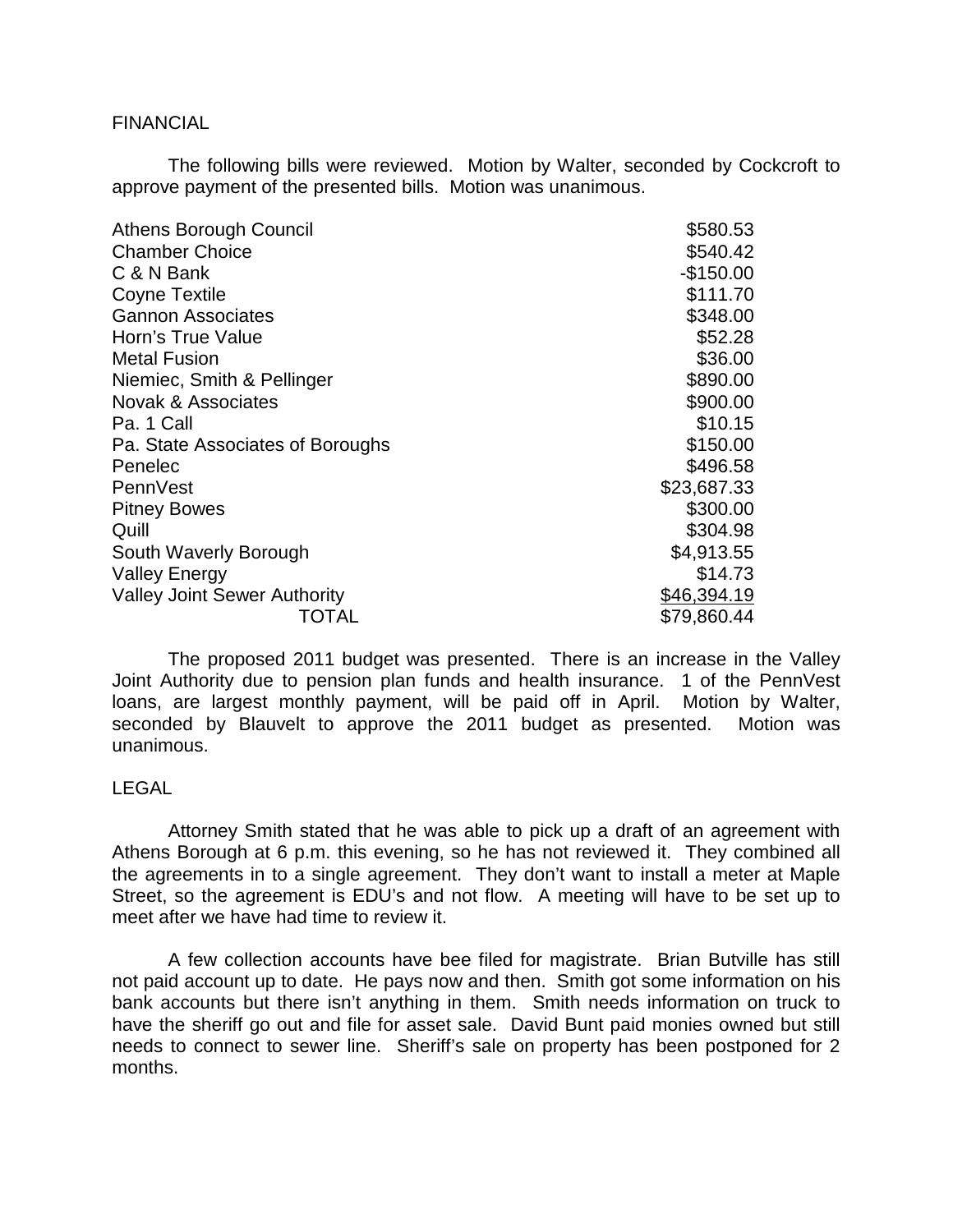## **MAINTENANCE**

Blauvelt reported AI and he popped manholes on the  $14<sup>th</sup>$  of October and found where they think there could be line problems with infiltration. He also stated that at couple properties, the owners have things over the manholes and they can not be reached. Blauvelt will speak with the property owners at the 2 places. Blauvelt spoke about the camera system that he and Cockcroft was shown. The demo has been sold, but the company will sale a new one to us for the demo price. Discussion followed about the camera system. Motion by Walter, seconded by Blauvelt to bid for the camera system. Motion was unanimous. Musto asked Blauvelt will submit the information to Attorney Smith to write the bid to be advertised. Blauvelt brought up the gas meter purchase again. Musto said he misunderstood last month about the price. Motion by Walter, seconded by Depew to approve the purchase of a gas meter for \$1,275. Motion was unanimous. Blauvelt stated they found the problem they think at pump station #1 for the generator. It is believed something with the transfer switch. It will be taken care of. Blauvelt stated that everything on that list from Aqua has been completed and at QEE, the electric board is starting to lend, so that will be taken care of.

 Discussion followed about the muffin monster for #1 pump station. Dr. Musto will speak with SEA (Sweetland) to see about their opinion and costs.

 Dr. Musto received a letter from Larsen Design offering their services to ATA. A couple board members stated their opinion of Larsen Design Firm.

No further business, meeting adjourned at 8:50 p.m.

Respectfully submitted, Valorie Huckabee **Secretary**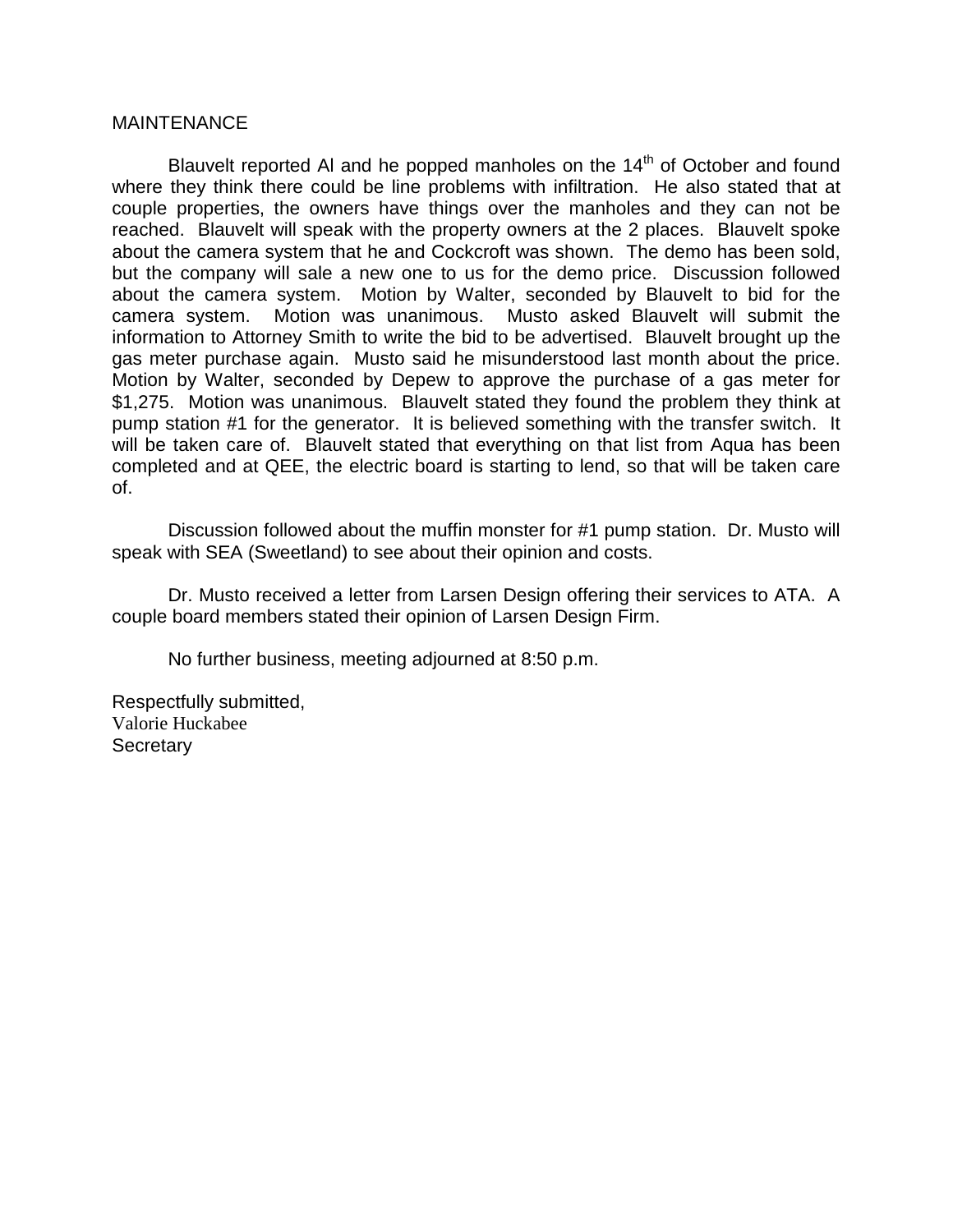## Athens Township Authority November 15, 2010

 Meeting was called to order by Chairman, Dr. Patrick Musto at 6:30 p.m. Members also present were Jack Walter, Terry Cockcroft, and Robert Blauvelt.

There were no citizens to be heard.

 Motion by Walter, seconded by Blauvelt to approve the minutes of the October 18, 2010 as written. Motion was unanimous.

## FINANCIAL

 Motion by Walter, seconded by Cockcroft to approve the payment of the following bills. Motion was unanimous.

| <b>Alston Teeter</b>                      | \$242.32    |
|-------------------------------------------|-------------|
| Amrex                                     | \$1,764.00  |
| Aqua Pa. Water                            | \$178.39    |
| <b>Athens Twp. Supervisors</b>            | \$60.00     |
| <b>Coyne Textile</b>                      | \$89.36     |
| <b>Croft Lumber</b>                       | \$27.75     |
| <b>Gail Parris</b>                        | 80.00       |
| Gannon Associates, Inc.                   | \$345.00    |
| <b>Greater Valley Chamber of Commerce</b> | \$50.00     |
| Horn's True Valve                         | \$197.62    |
| Line Systems, Inc.                        | \$332.88    |
| Niemiec, Smith & Pellinger                | \$981.00    |
| Pa. 1 Call                                | \$5.10      |
| Penelec                                   | \$1,035.01  |
| PennVest                                  | \$23,687.33 |
| <b>Pitney Bowes</b>                       | \$367.74    |
| Quill                                     | \$40.49     |
| <b>Robert Blauvelt</b>                    | \$793.00    |
| Schuylkill Mobilefone                     | \$360.00    |
| Sweetland Engineering & Associates        | \$4,753.00  |
| <b>Tioga State Bank</b>                   | \$623.23    |
| <b>USA Bluebook</b>                       | \$118.79    |
| <b>Valley Energy</b>                      | \$54.61     |
| <b>Valley Joint Sewer Authority</b>       | \$1,360.00  |
| <b>TOTAL</b>                              | \$37,546.62 |

 Mark Lindquist didn't all the information firmed up yet for our bond refinancing. Dr. Musto stated it looks like we will be saving about \$150,000 and by doing so; we won't have to raise sewer rates when it comes time for the plant upgrade.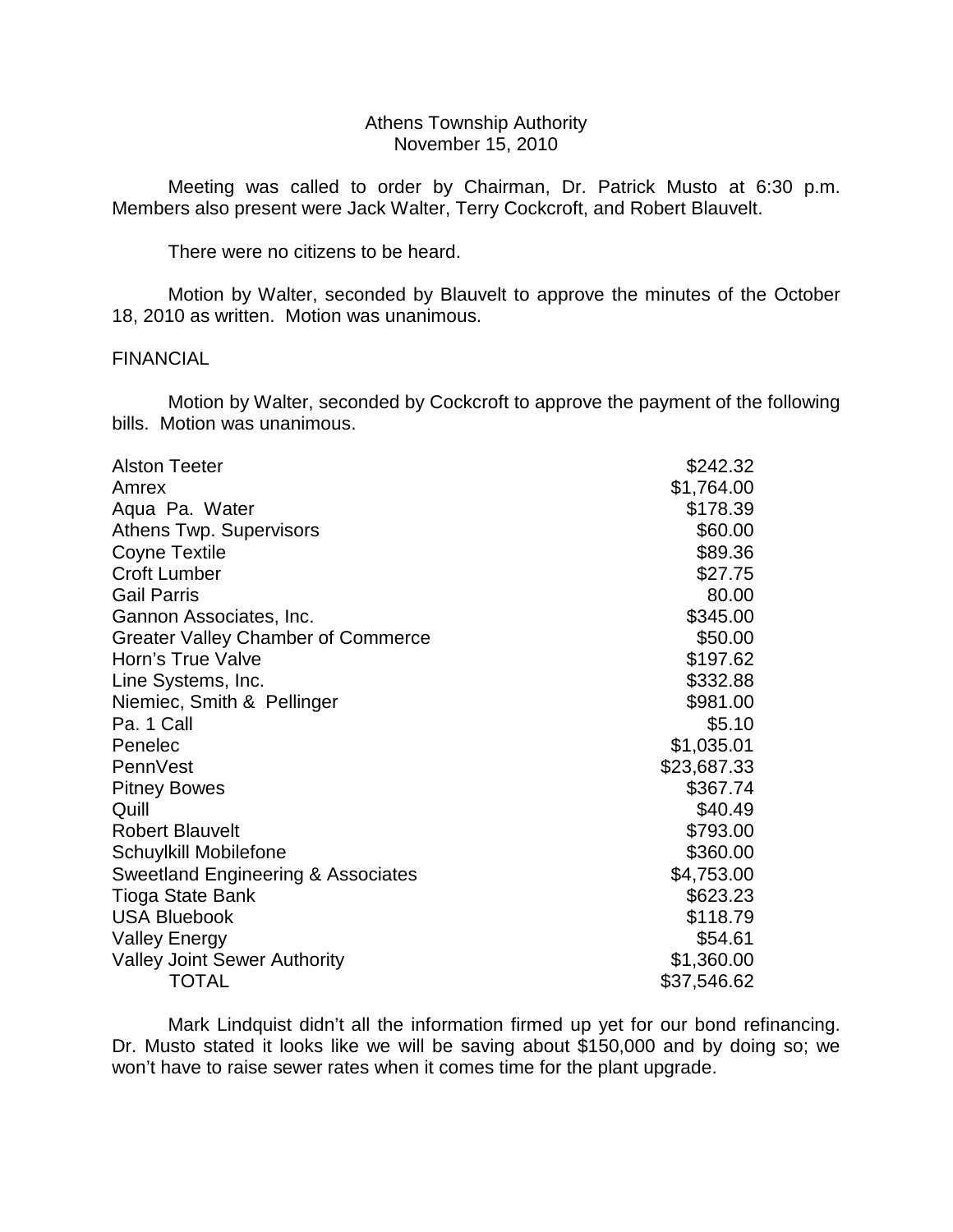Motion by Walter, seconded by Blauvelt to join Co-Stars and pay any fee responsible if need be to join. Motion was unanimous.

 Blauvelt presented the camera system again from Pa. Public Works Equipment Co. This is a demo system, but a new system. Purchasing it through them on a Co-Star contract, we do not have to bid it. Cost of system is \$68,181.04. Cockcroft asked what we are going to do with the camera. Blauvelt stated video lines to find the water problem we have in Greenes Landing and also start maintenance program to video our other lines since they are about 20 years. Cockcroft stated he would like to see a plan first and then camera. Pop manholes to locate problems, then rent equipment when needed. He doesn't think our employees are capable and we are armatures at what we need. He hates to see the money used on this. Walter stated he see's this as a long term investment and it would be good to have the system. Discussion followed about when we put a program together. Cockcroft asked about the Joint Authority getting the equipment and Musto stated that there would be a work force issue over there. Blauvelt said he would hope that ATA could offer the equipment to other municipalities. Blauvelt said Pa. Public Works will help with plan and also help develop a price for others. Motion was made by Walter, seconded by Dr. Musto to purchase the camera video equipment from Pa. Public Works, for \$68,181.04. Blauvelt, Walter, and Musto voted yes and Cockcroft voted no to purchase it right now. Vote was carried.

 Blauvelt said a generator to run the equipment is on sale for \$199.00 at Home Depot in Ithaca, and they have five left. It's a sportsman's 2000. Motion by Walter, seconded by Musto to approve the purchase of the generator. Walter, Blauvelt, and Musto voted yes, Cockcroft voted no. Motion was carried.

 Blauvelt discussed a trailer for the equipment. An open trailer is about \$1,000. Blauvelt located a closed in, by All Pro West for \$2,499 in Mechanicsburg. That is picking up price, and ATA would have to go pick it up. A close up one can give security to the equipment. Cockcroft asked where this being kept is and he stated at our pump station and Dr. Musto stated it can be kept in the garage at the treatment plant and the employees would make sure no one uses it. Motion by Walter, seconded by Blauvelt to purchase the trailer or something similar for up to \$2,499.00, picked up. Walter, Blauvelt, and Musto voted yes and Cockcroft voted no. Motion was carried.

 Received a noticed from Chamber Choice insurance that the insurance we provide for our employee will raise about \$40 a month.

 We received a request a permit to conduct a 3D seismic survey on our property located off the Pump Station Hill Road in Greenes Landing. Parcel is 2.32 acres and they will pay \$25.00. We will have Attorney Smith tell them with stipulations we will approve.

 A quote was received from Jeff Paul regarding the repair of the pipe at the QEE pump station. Motion by Blauvelt, seconded by Walter to approve the repair for \$872 by Jeff Paul. Motion was unanimous.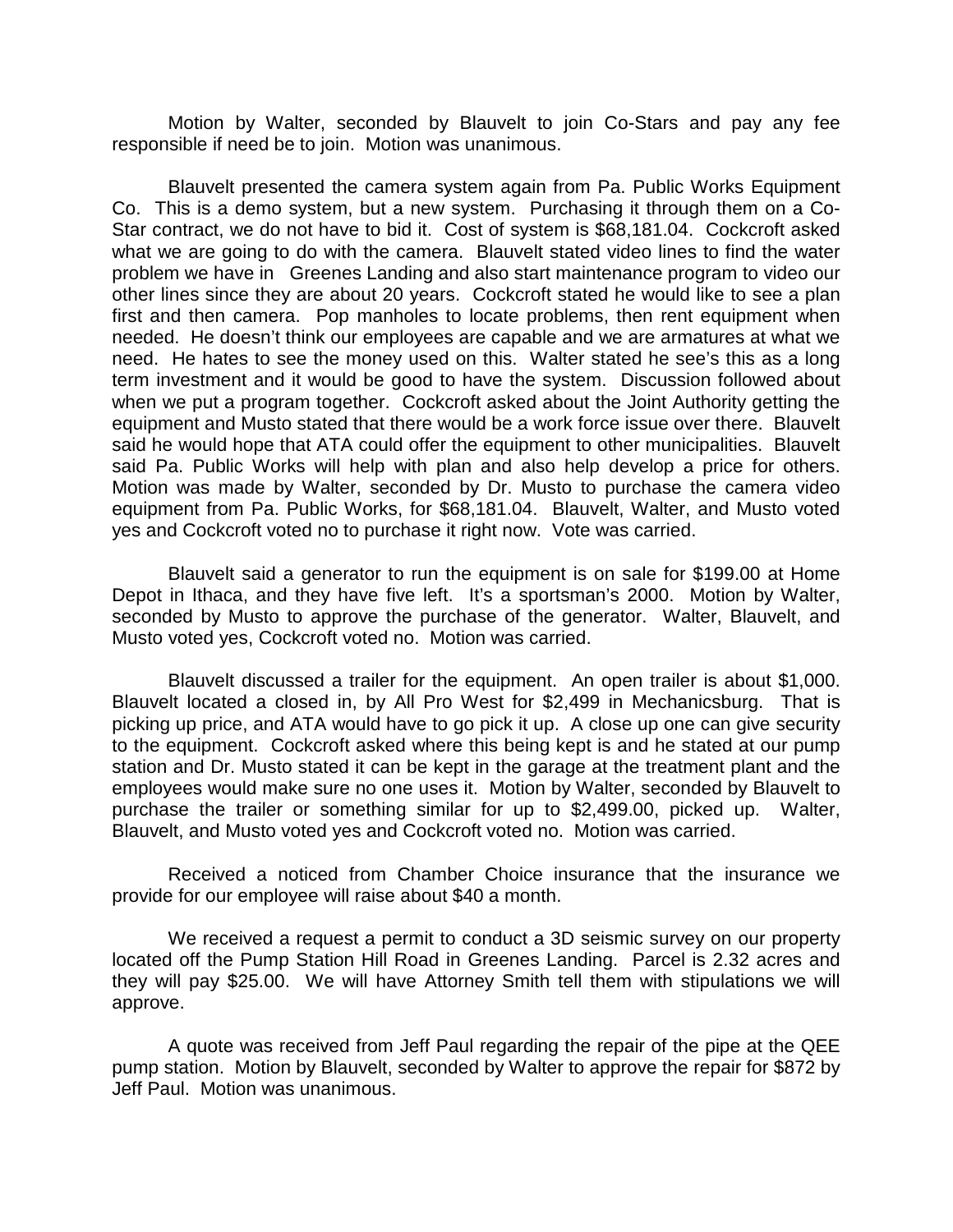Cockcroft discussed why our employee is not doing the work. Our employee was directed to get quotes as our employee can not do the work.

# LEGAL

 Attorney Smith sent a letter to Attorney Foster regarding the Athens Borough agreement and the changes ATA discussed.

 The resolution for the sale of the QEE property was signed. Approval was given at the October meeting.

 A refund of \$279 was received from the Sheriff's office for the Zimmer property sale. This will be credit to his account.

 Bunt was written a letter to connect but we have not heard anything back yet. Blauvelt said he was told after the roof was installed the contractor would be connecting to sewer.

 Brian Butville made a new offer. He would pay the \$1,500 that is frozen at the bank and make regular quarterly payment in full and on time and pay additional \$150 a quarter until balance is paid in full. Motion was made by Blauvelt, seconded by Walter to approve, ATA will waive late fees, if Butville turns over the \$1,500 that is frozen in bank, pays \$150 a month on top of the regular quarterly payment on time and if at any time the \$150 is not paid on time, all late fee's will be added back onto the account. Motion was unanimous.

A few of the small collection fees at the D. J.s office paid.

# MAINTENANCE

 Blauvelt stated the transfer switch at pump station #1 has been replaced and fixed. The CVS contractors and engineers said the problem at CVS is a maintenance situation and needs air released or a plugged line. Blauvelt will check with Teeter about what needs to figure out the reason for the problem.

# OTHER BUSINESS

 Dept. of Sanitation wants ATA to write a letter stating that ATA will not make the owner of Lot 36 of Hickory Heights hook onto the sewer line. Motion by Blauvelt, seconded by Walter to agree to that and write letter.

 A communator upgrade feasibility study was completed by Sweetland Engineering for pump station #1. The estimated cost would be \$83,618.00. Cockcroft asked if there is one of these he could go look at. Blauvelt said Sayre has a muffin monster installed at the hospital pump station but not this exact one.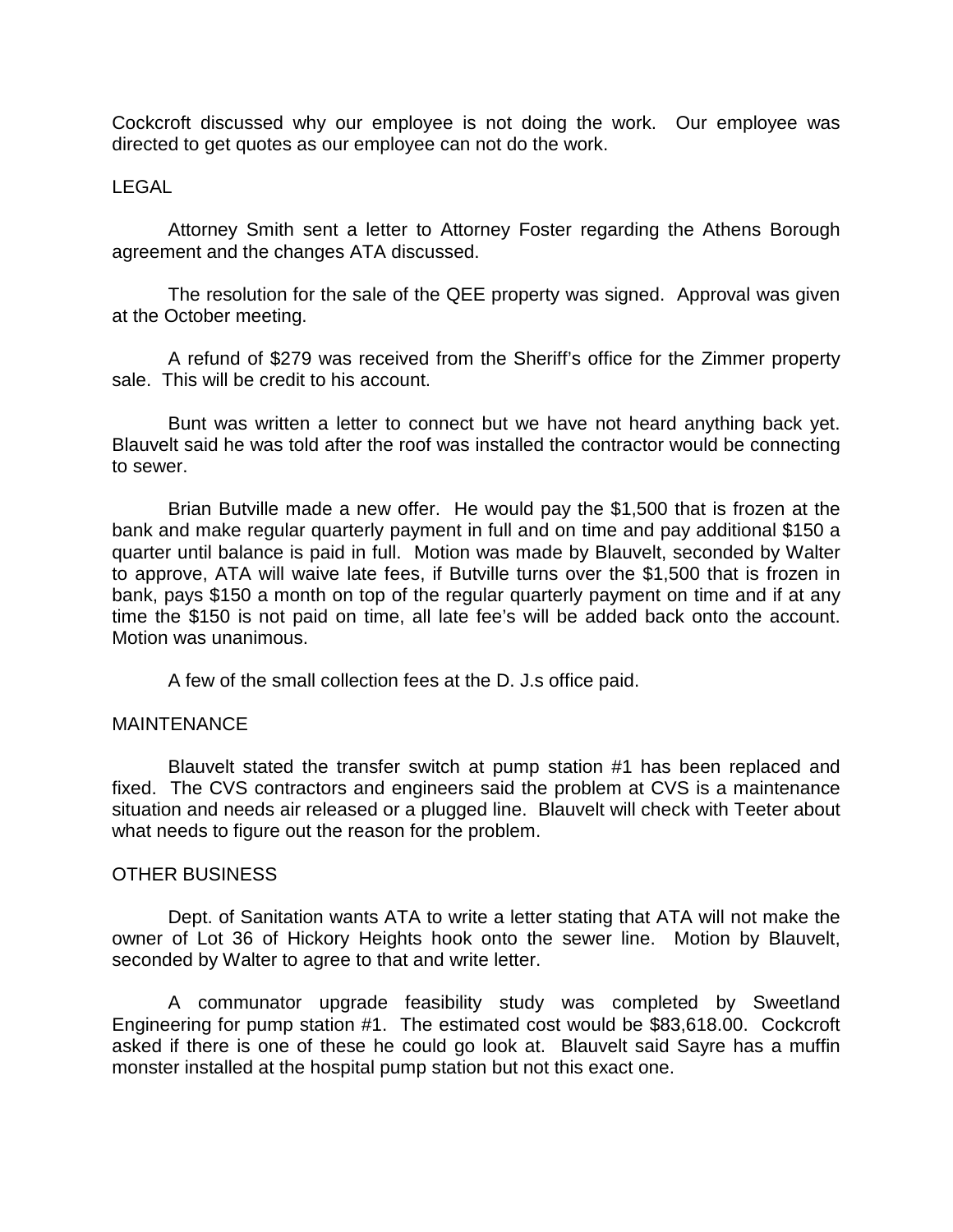Also, Musto spoke with Sweetland and said we would like a hydraulic one instead of electric because he spoke with Sayre Borough they prefer the hydraulic one. SEA will also be meeting with PennDot on 12/8/10 regarding the Road C sewer line.

 Musto stated he received information soliciting services from Navarrow & Wright Consulting Engineers.

 Motion by Cockcroft, seconded by Blauvelt to recommend to Supervisors the reappoint of Jack Walter to the ATA board. Motion was unanimous.

 Blauvelt asked the Authority if they would consider moving the monthly meeting come 2011 to 5:30 P.M.

 Meeting recessed into executive session at 7:55 p.m. Meeting reconvened at 8:15 p.m.

 Cockcroft stated he spoke with Mark Burgess and Burgess mentioned that they have noticed some grease in Longway pump station. Blauvelt will let Teeter know to check Grace's to make sure they are pumping grease tank.

No further business, meeting adjourned at 8:18.

Respectfully submitted, Valorie Huckabee **Secretary**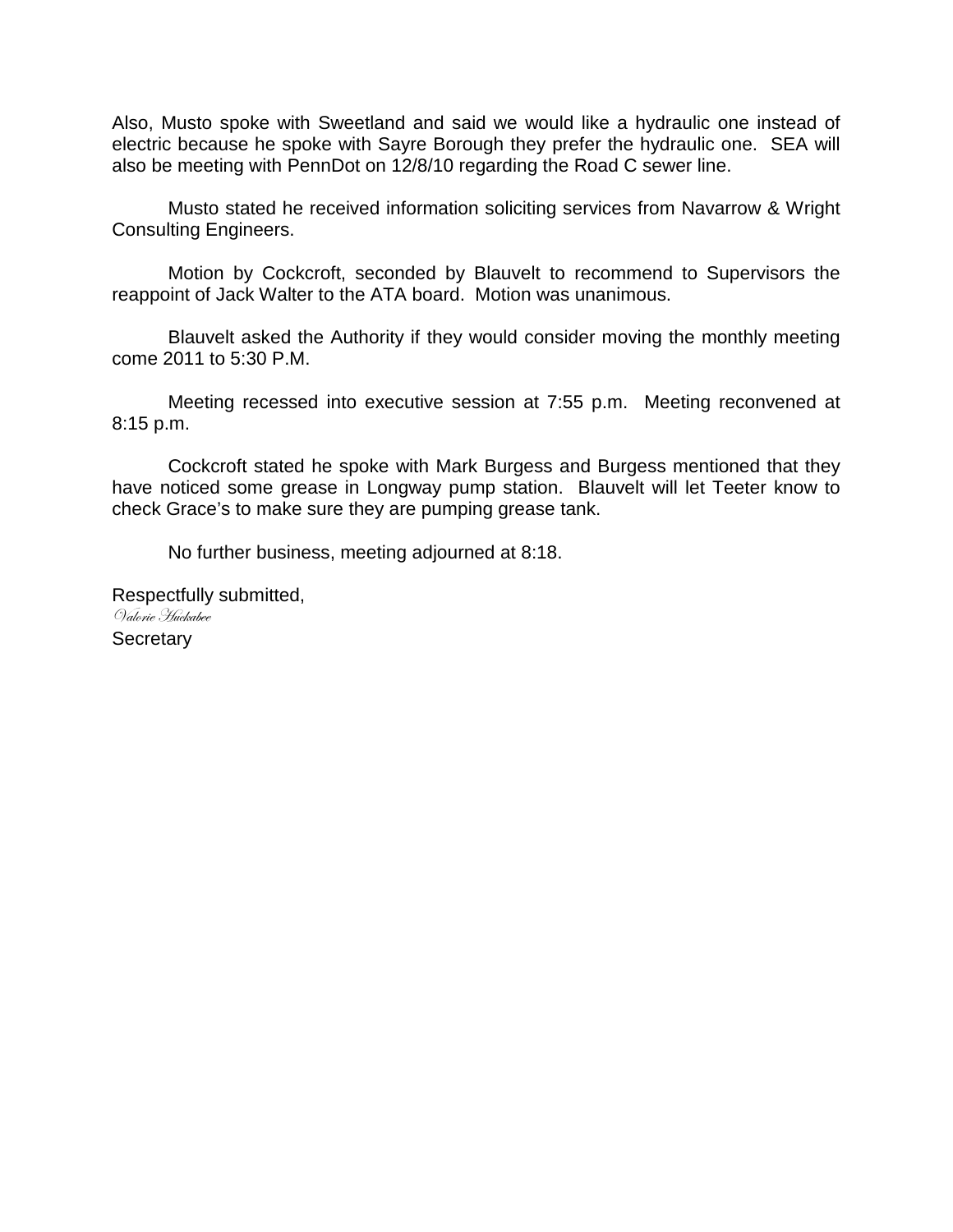# Athens Township Authority December 20, 2010

 Meeting was called to order by Chairman, Patrick Musto at 6:30 p.m. Members present were Terry Depew, Jack Walter, and Bob Blauvelt.

 Motion by Blauvelt, seconded by Walter to approve the minutes of the November 15, 2010 meeting as written. Motion was unanimous.

# **CITIZENS**

 Fagen Engineers sent a proposed development site drawing and notification of a housing complex designed on the Wilawana Road. It will be a 150 unit complex. They requested ATA to determine the feasibility of connection to the sewer line. ATA will notify them that as of today we have the capacity but we can't guarantee it, until they make formal application.

 Dave Young of Larsen Design presented a proposed designed for a 5 stage complex for Chesapeake offices and shops. The design will include a collection line to a pump station of theirs and then connect to our system. Young questioned ATA to where to connect, wet well or manhole on gravity line. Young was given permission to speak to SEA regarding this. Young stated the DEP mailer card isn't correct and were not mailed in and at the moment this is just a notification. Approximately 42 EDU's will be connected. He stated a developer's agreement will be forth coming.

 Mike Jones from Hawkeye Land Management presented a map and also an option agreement to place a water line on the Authorities property located at the old Tioga treatment plant land. Attorney Smith needs to review the lease agreement. It's a 1200 PSI line that will have 800 lbs. of pressure. They also would like to walk the property on the 28<sup>th</sup>. Motion by Blauvelt, seconded by Walter to approve allowing them to walk the property and to approve the lease agreement contingent upon Attorney Smith's review and changes. Motion was unanimous.

 Steve Sumner from Gannon's was present with the 2011 insurance quote. The gas meter will be deleted since it isn't working and when we receive the new one, we will add that. ATA will add the locator, video camera, and trailer and delete QEE property, after Attorney Smith verifies PennDot recorded the paper work for the sale. Motion by Depew, seconded by Blauvelt to approve the insurance package that totals \$6,900 for 2011. Motion was unanimous.

 The following bills were reviewed. Motion by Walter, seconded by Blauvelt to approve the payment of the following bills. Motion was unanimous.

| All Pro West Trailer Superstore | \$2,891.63 |
|---------------------------------|------------|
| Al Teeter                       | \$118.51   |
| Agua Pa. Water                  | \$361.74   |
| Austin's Excavating             | \$850.00   |
| Sayre Borough                   | \$2,468.22 |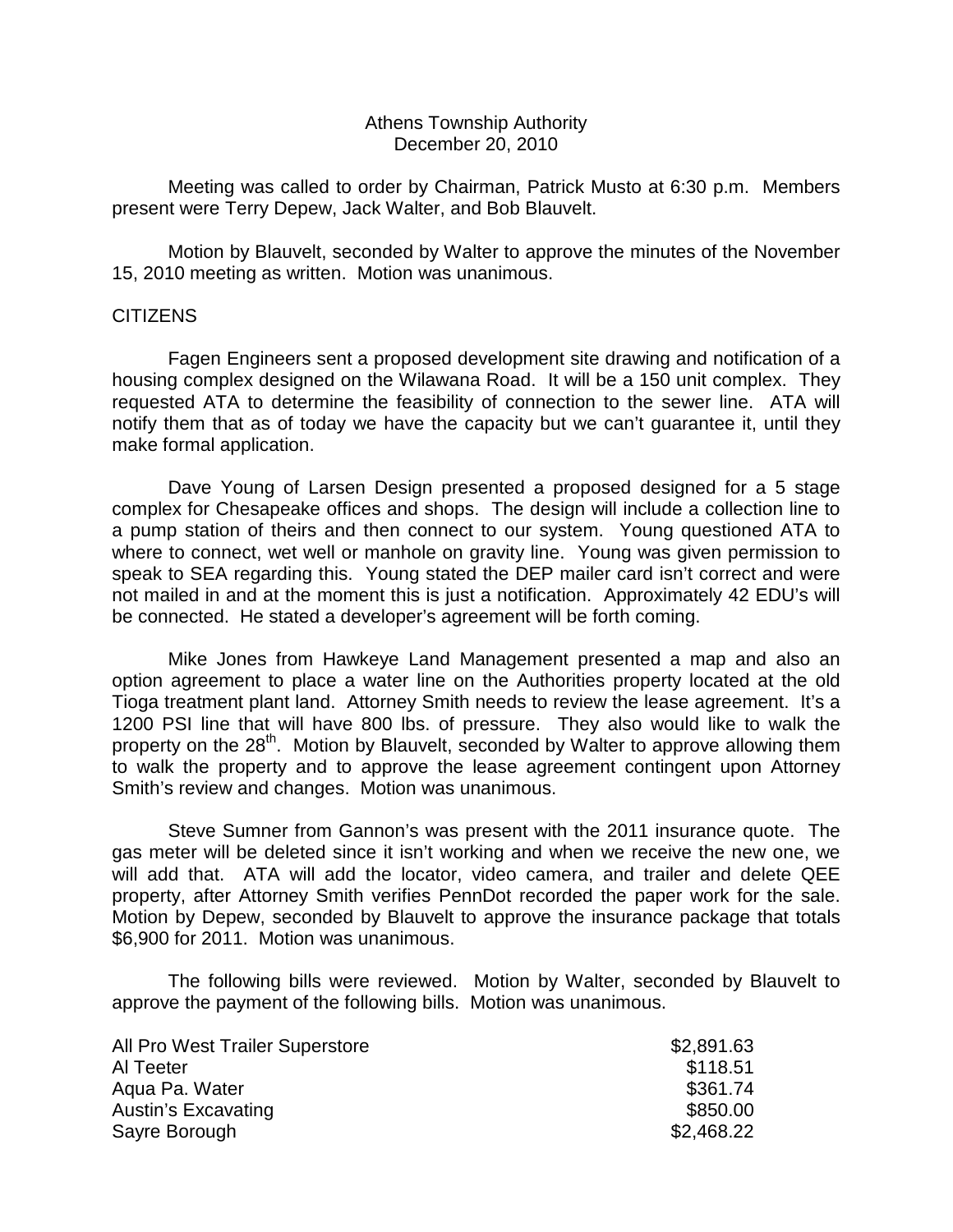| C & N Bank                 | \$60.00      |
|----------------------------|--------------|
| <b>Chamber Choice</b>      | \$637.45     |
| Coyne Textile              | \$89.36      |
| <b>Gannon Associates</b>   | \$89.36      |
| Horn's True Value          | \$74.30      |
| Kai Pan Consulting         | \$212.50     |
| <b>Line Systems</b>        | \$339.55     |
| Niemiec, Smith & Pellinger | \$480.00     |
| Pa. One Call               | \$7.60       |
| Pa. Public Works           | \$68,181.04  |
| Penelec                    | \$2,070.41   |
| PennVest                   | \$23,687.33  |
| <b>Pitney Bowes</b>        | \$200.00     |
| <b>USA Blue Book</b>       | \$80.15      |
| <b>Valley Energy</b>       | \$121.44     |
| TOTAL                      | \$103,306.23 |

LEGAL

 Attorney Smith reported that Dave Sweetland called him and needed to know if an easement was kept for the QEE property for the sewer line. Attorney Smith will contact PennDot.

 Mark Lunquist is working on the refinancing of the loans and will need the Township's guarantee, which will cost nothing to the township and save the Authority and sewer users a sufficient amount. Chairman Musto is scheduled to meet with Chairman Reagan of the Township.

 The amended pump station agreement with Athens Borough is still in Athens Borough hands.

 David Bunt still has not connected to the sewer line. We postponed sheriff's sale because he paid the past due amount. Motion by Blauvelt, seconded by Walter to have Attorney Smith write a letter to Bunt and give him 30 days to connect or we will continue the sale and fines. Motion was unanimous.

 Brian Butville accepted the offer to pay \$1,500 on sewer account; we waive the late fees of \$525, if he will pay \$150 a month and the current sewer bills on time.

### **MAINTENANCE**

 Chairman Musto stated SEA came up and looked at the pump station to install muffin monster and the current lid will not allow the pump. The are working on something with that and will have a price of construction and proposal for engineering fees next month.

 Chairman Musto asked if Jeff Paul was notified to fix QEE pump station and if it has been repaired. Paul was notified but it has not been repaired yet.